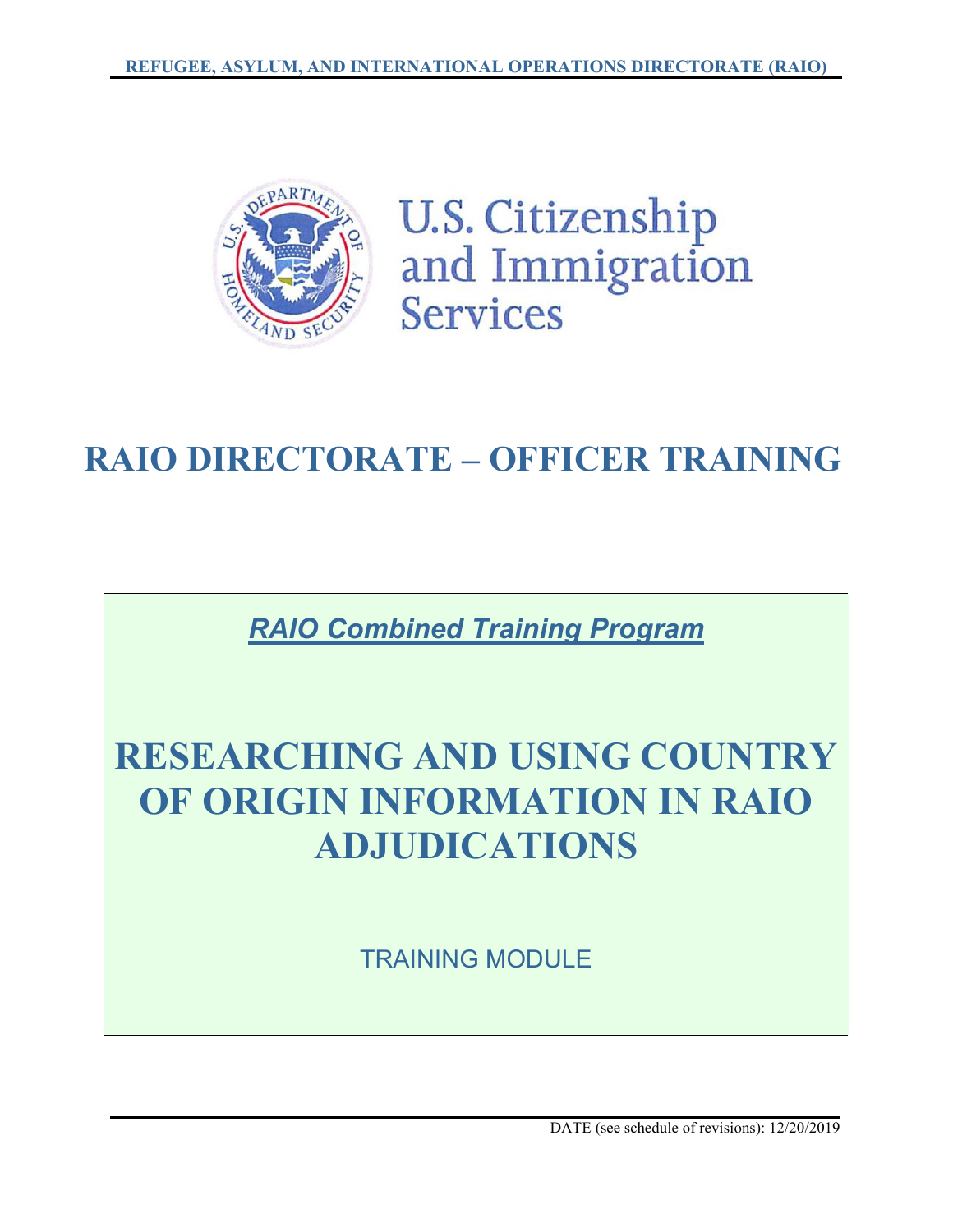*This Page Left Blank Intentionally*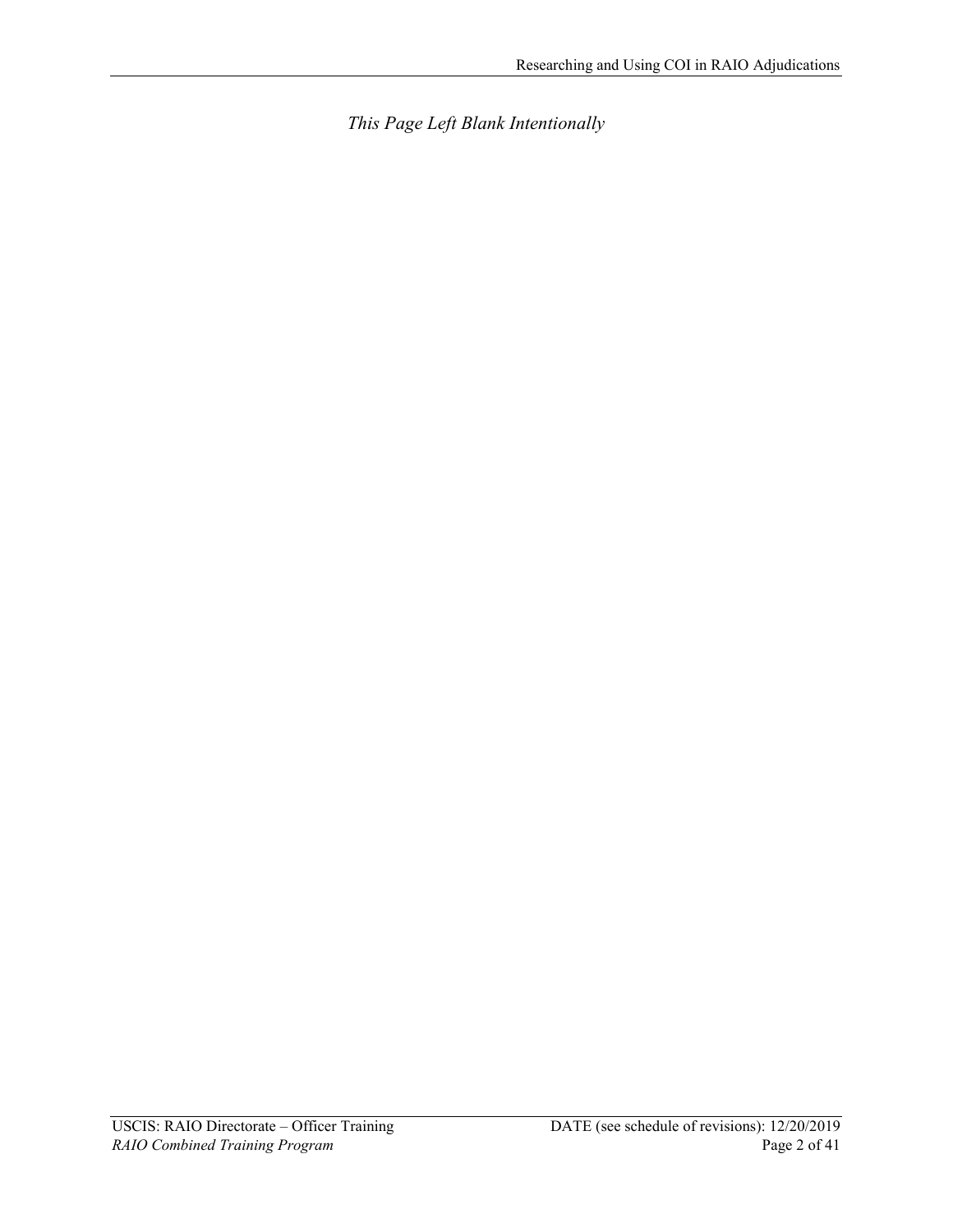RAIO Directorate – Officer Training / *RAIO Combined Training Program*

## **RESEARCHING AND USING COUNTRY OF ORIGIN INFORMATION IN RAIO ADJUDICATIONS**

## Training Module

#### **MODULE DESCRIPTION:**

This module provides guidelines on the use of Country of Origin Information (COI) in adjudicating immigration benefits, petitions, protection determinations, and other immigration-related requests. Through demonstrations and computer-based practical exercises, you will gain experience in conducting COI research on the Intranet and Internet for use in adjudications.

#### **TERMINAL PERFORMANCE OBJECTIVE(S)**

You, the officer, will be able to research relevant country of origin information in order to prepare for, interview (where applicable), and adjudicate requests for asylum (including Credible Fear and Reasonable Fear), refugee status, requests for review (RFR), and other non-protection adjudications in the RAIO directorate.

#### **ENABLING PERFORMANCE OBJECTIVES**

- 1. Identify the importance of country of origin information in adjudicating requests for asylum, refugee status, and other immigration benefits.
- 2. Cite to multiple relevant sources of country of origin information.
- 3. Assess reliability of country of origin sources that are relevant to the adjudication.
- 4. Explain when it is necessary to cite country of origin information to support a decision.
- 5. Identify when country of origin information is material to the claim. •

#### **INSTRUCTIONAL METHODS**

• Interactive Presentation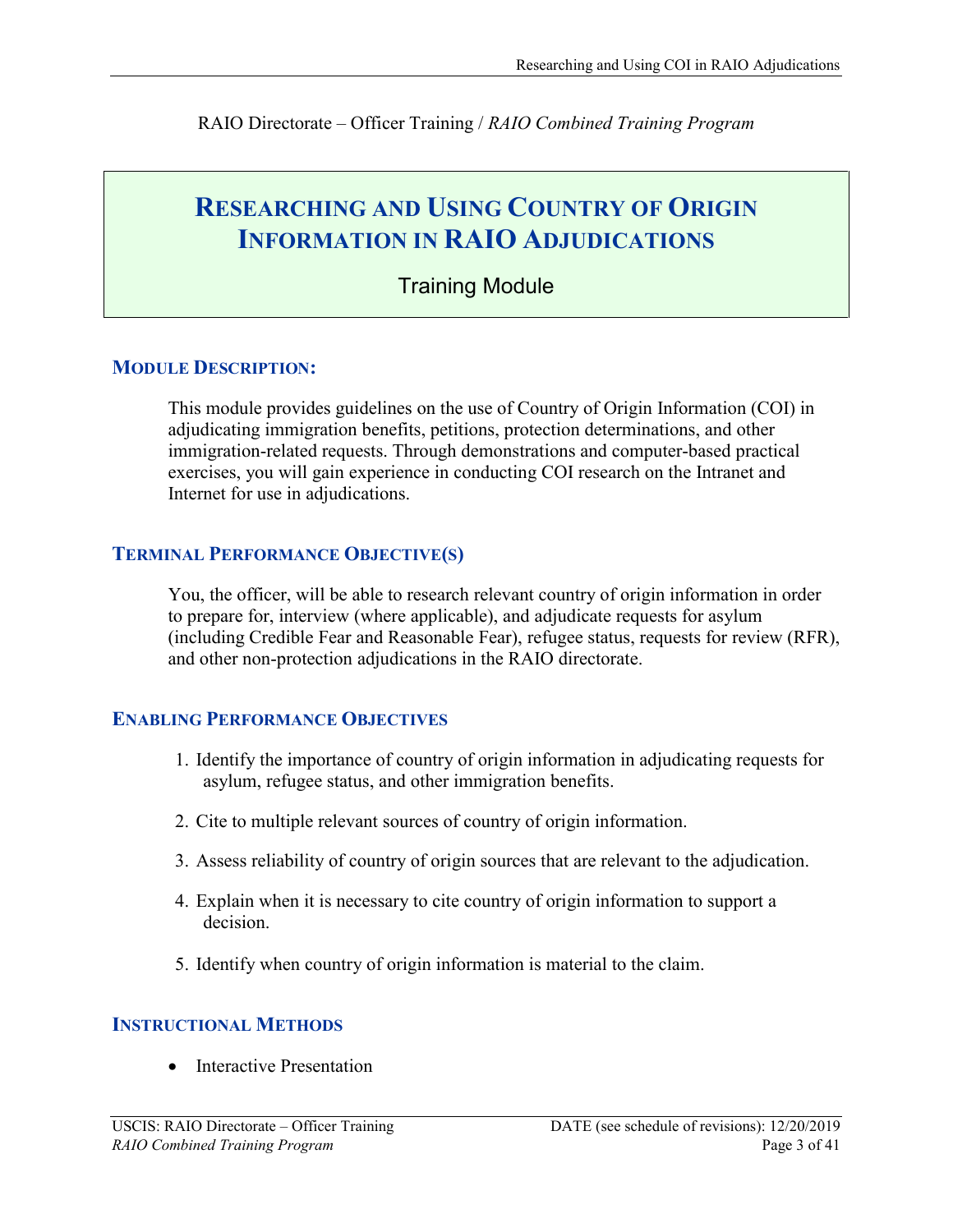- Discussion
- Computer-based Practical Exercises

## **METHOD(S) OF EVALUATION**

- Practical exercise
- Multiple choice exam

## **REQUIRED READING**

1. *[Galina v. INS](https://a.next.westlaw.com/Document/I06285210798411d98c82a53fc8ac8757/View/FullText.html?transitionType=UniqueDocItem&contextData=(sc.Default)&userEnteredCitation=213+F.3d+955)*, 213 F.3d 955 (7th Cir. 2000) •

**Required Reading – [International and Refugee Adjudications](#page-32-0)**

**Required Reading – [Asylum Adjudications](#page-36-0)**

## **ADDITIONAL RESOURCES**

1.

 $2.$ 

**Additional Resources – [International and Refugee Adjudications](#page-32-0)**

**Additional Resources – [Asylum Adjudications](#page-36-0)**

## **CRITICAL TASKS**

| Task/            | <b>Task Description</b>                                                         |
|------------------|---------------------------------------------------------------------------------|
| Skill #          |                                                                                 |
| ILR <sub>2</sub> | Knowledge of the relevant international human rights conventions related to     |
|                  | refugees $(2)$                                                                  |
| ILR <sub>3</sub> | Knowledge of the relevant sections of the Immigration and Nationality Act (INA) |
|                  | (4)                                                                             |
| ILR4             | Knowledge of the relevant sections of 8 Code of Federal Regulations (CFR) (4)   |
| ILR5             | Knowledge of international human rights laws and principles (2)                 |
| ILR6             | Knowledge of U.S. case law that impacts RAIO (3)                                |
| IRK <sub>2</sub> | Knowledge of the sources of relevant country conditions information (4)         |
| <b>IRK12</b>     | Knowledge of techniques and methodology for conducting research (4)             |
| IRK13            | Knowledge of internal and external resources for conducting research (4)        |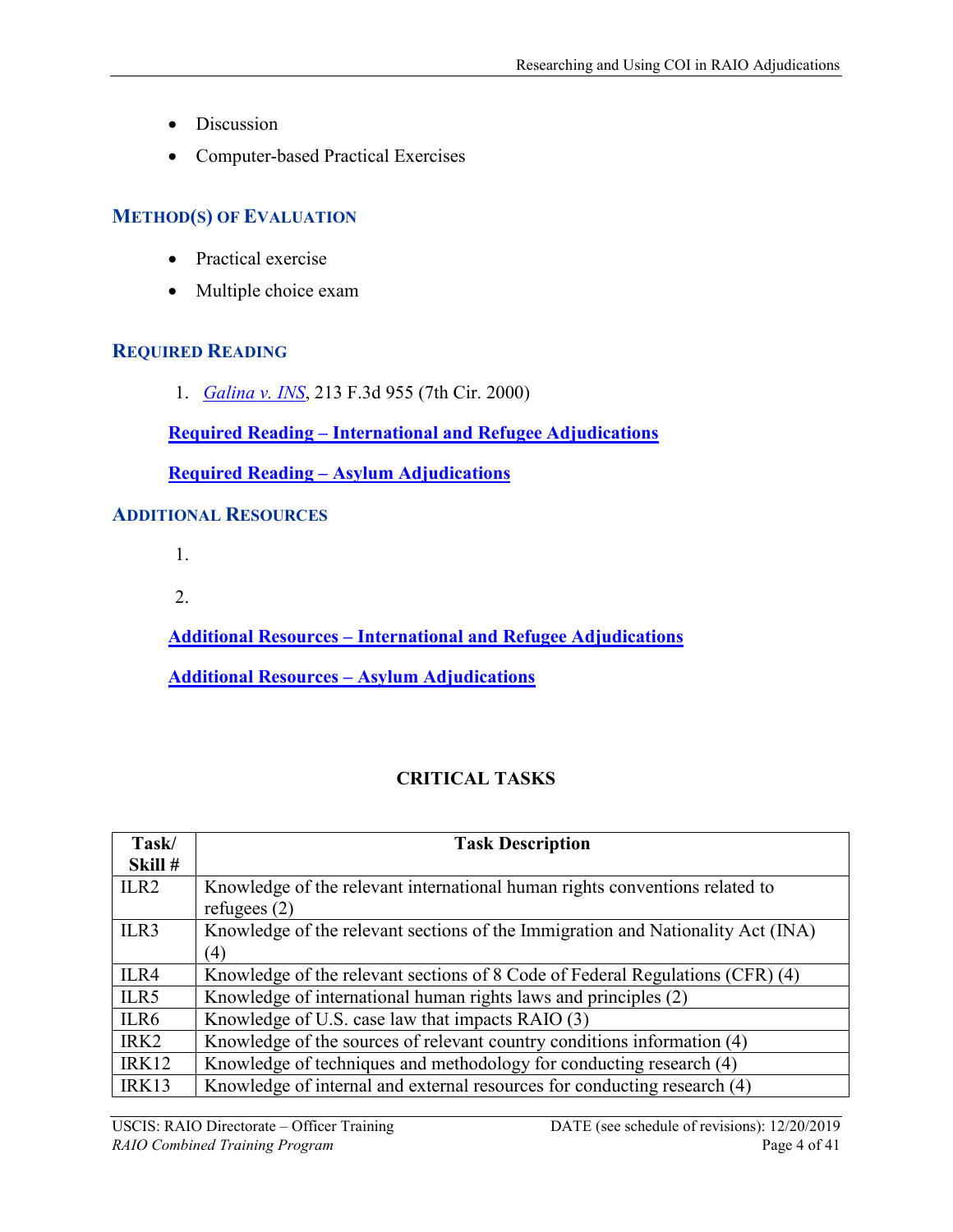| TIS2             | Knowledge of the ECN/RAIO Virtual Library (4)                                         |
|------------------|---------------------------------------------------------------------------------------|
| TIS5             | Knowledge of Westlaw legal research resource (2)                                      |
| TIS <sub>8</sub> | Knowledge of other Internet-based research databases and resources (3)                |
| R <sub>I</sub> 3 | Skill in conducting research (e.g., legal, background, country conditions) (4)        |
| RI5              | Skill in identifying the relevancy of collected information and materials (4)         |
| RI7              | Skill in identifying information gaps, deficiencies, and discrepancies in data or     |
|                  | information $(4)$                                                                     |
| T <sub>2</sub>   | Skill in accessing and navigating ECN/RAIO VL (4)                                     |
| T <sub>3</sub>   | Skill in accessing and navigating USCIS and other government databases (3)            |
| T <sub>4</sub>   | Skill in accessing and navigating Internet-based research databases and resources (3) |
| DM1              | Skill in applying relevant country conditions information to the claim (5)            |
| DM <sub>6</sub>  | Skill in determining materiality of facts, information and issues (5)                 |
| TPM5             | Skill in managing resources (4)                                                       |
| TPM <sub>6</sub> | Skill in organizing case and research materials (4)                                   |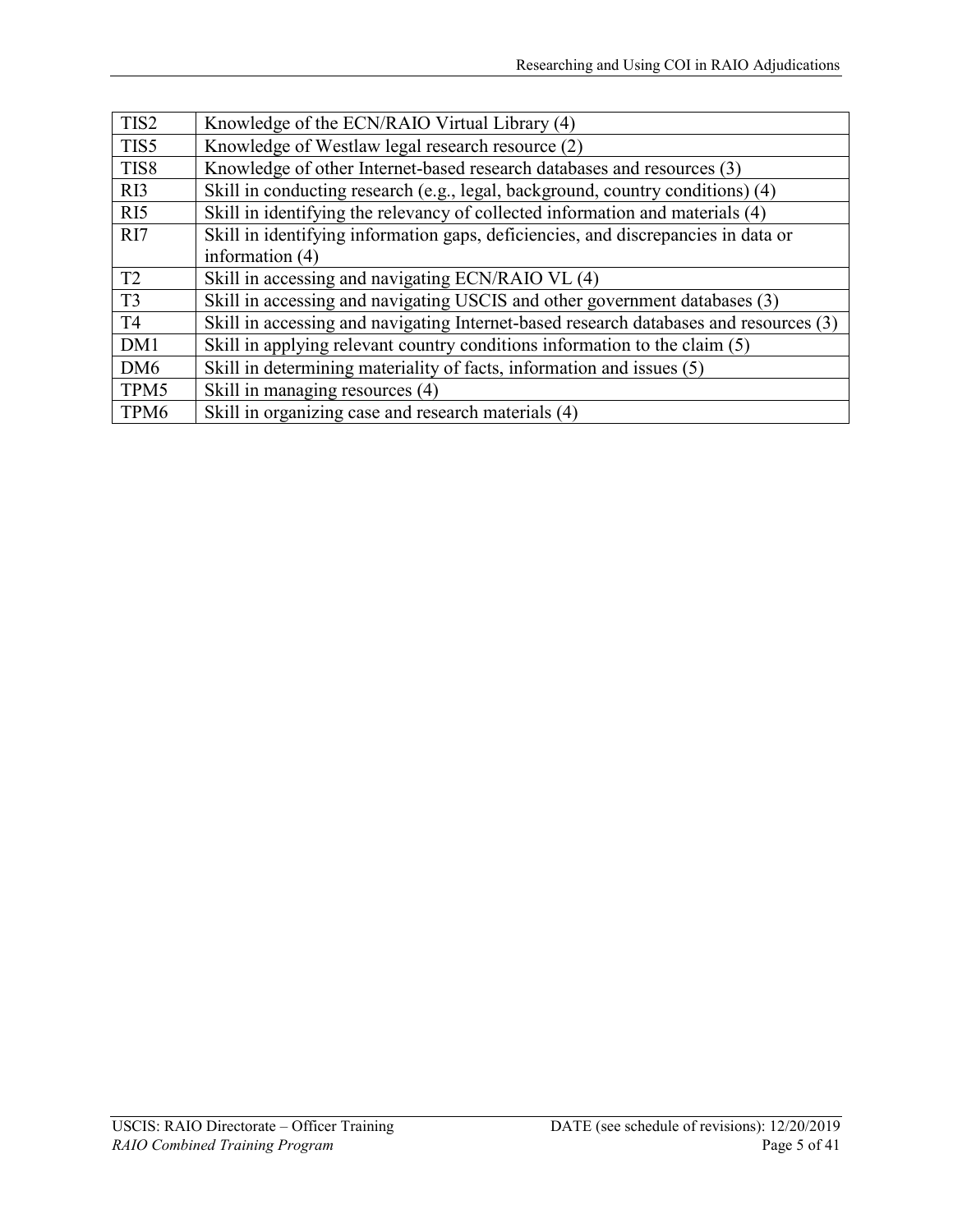| Date       | <b>Section</b><br>(Number and<br>Name) | <b>Brief Description of Changes</b>                                                              | <b>Made By</b>                     |
|------------|----------------------------------------|--------------------------------------------------------------------------------------------------|------------------------------------|
| 12/12/2012 | <b>Entire Lesson</b><br>Plan           | Lesson Plan published                                                                            | <b>RAIO</b> Training               |
| 05/10/2013 | Throughout<br>document                 | Corrected minor typos, formatting, cites<br>identified by OCC-TKMD.                              | L. Gollub,<br><b>RAIO</b> Training |
| 11/23/2015 | Throughout<br>document                 | Fixed links, typos                                                                               | <b>RAIO</b> Training               |
| 12/20/2019 | <b>Entire Lesson</b><br>Plan           | Minor edits to reflect changes in<br>organizational structure of RAIO; no<br>substantive updates | <b>RAIO</b> Training               |
|            |                                        |                                                                                                  |                                    |
|            |                                        |                                                                                                  |                                    |
|            |                                        |                                                                                                  |                                    |
|            |                                        |                                                                                                  |                                    |

## **SCHEDULE OF REVISIONS**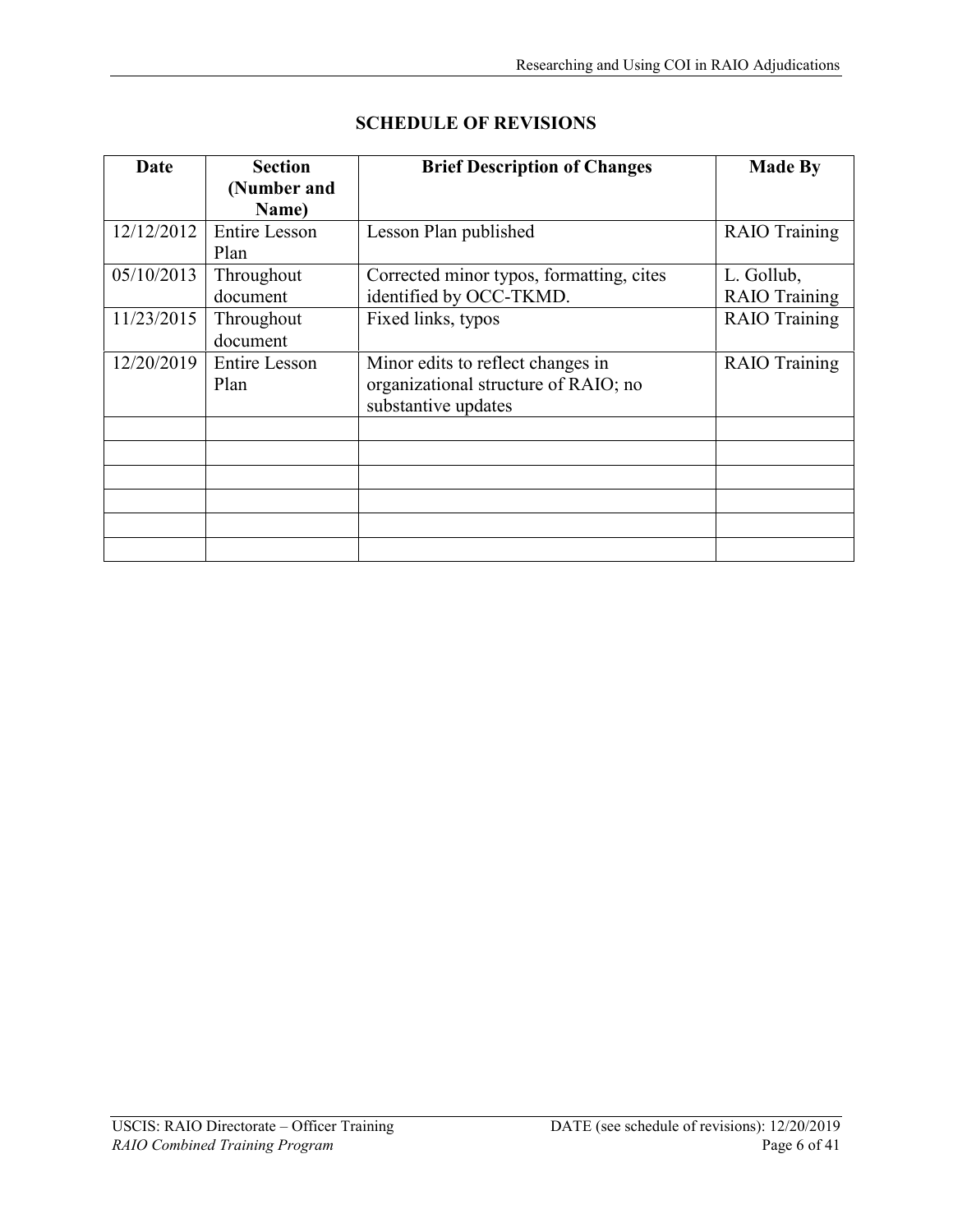## **Table of Contents**

| 1            |                                                                                             |
|--------------|---------------------------------------------------------------------------------------------|
| $\mathbf{2}$ |                                                                                             |
| 2.1          | COI Helps You Elicit Relevant Information and Form Reasoned Decisions 10                    |
| 2.2          |                                                                                             |
| 3            | ROLE OF COUNTRY OF ORIGIN INFORMATION IN THE REFUGEE AND ASYLUM PROCESS 11                  |
| 3.1          |                                                                                             |
| 3.2          |                                                                                             |
|              |                                                                                             |
|              | 3.2.3 Is the Interviewee Possibly Subject to a Bar or Ground of Inadmissibility?13          |
|              |                                                                                             |
| Details      | 3.3.2 Country Reports May Corroborate the Broad Outlines of the Claim, but Not the Specific |
|              |                                                                                             |
|              |                                                                                             |
|              |                                                                                             |
|              |                                                                                             |
| 4            |                                                                                             |
| 4.1          |                                                                                             |
| 4.2          |                                                                                             |
|              |                                                                                             |
| 4.3          |                                                                                             |
| 5            |                                                                                             |
| 5.1          |                                                                                             |
| 5.2          |                                                                                             |
|              |                                                                                             |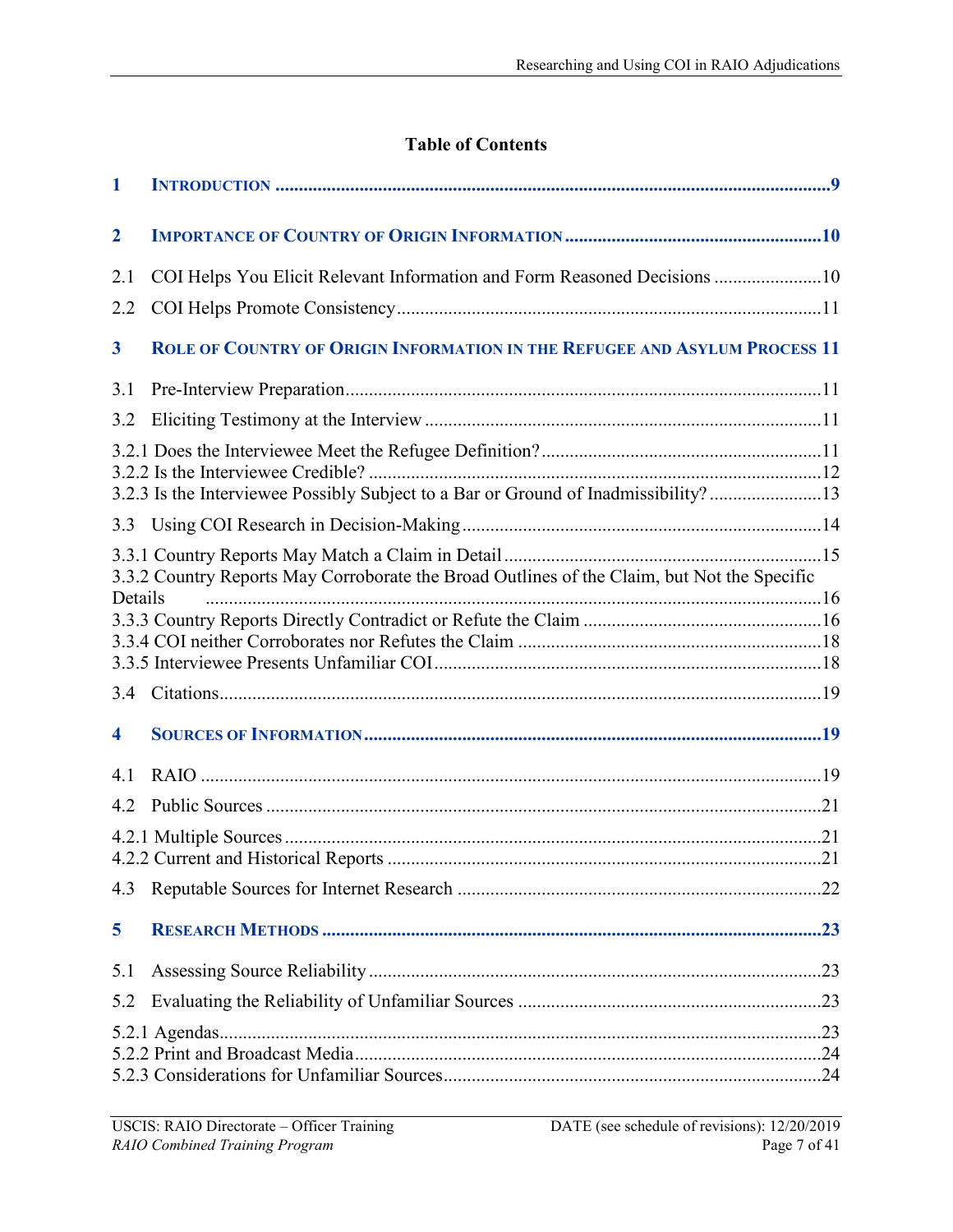| 6              |                                                                                 |
|----------------|---------------------------------------------------------------------------------|
| $\overline{7}$ |                                                                                 |
| 7.1            |                                                                                 |
| 7.2            | Role of Country of Origin Information in the Refugee/Asylum Interview Process27 |
| 7.3            |                                                                                 |
| 7.4            |                                                                                 |
|                |                                                                                 |
|                |                                                                                 |
|                |                                                                                 |
|                |                                                                                 |
|                |                                                                                 |
|                |                                                                                 |
|                |                                                                                 |
|                |                                                                                 |
|                |                                                                                 |
|                |                                                                                 |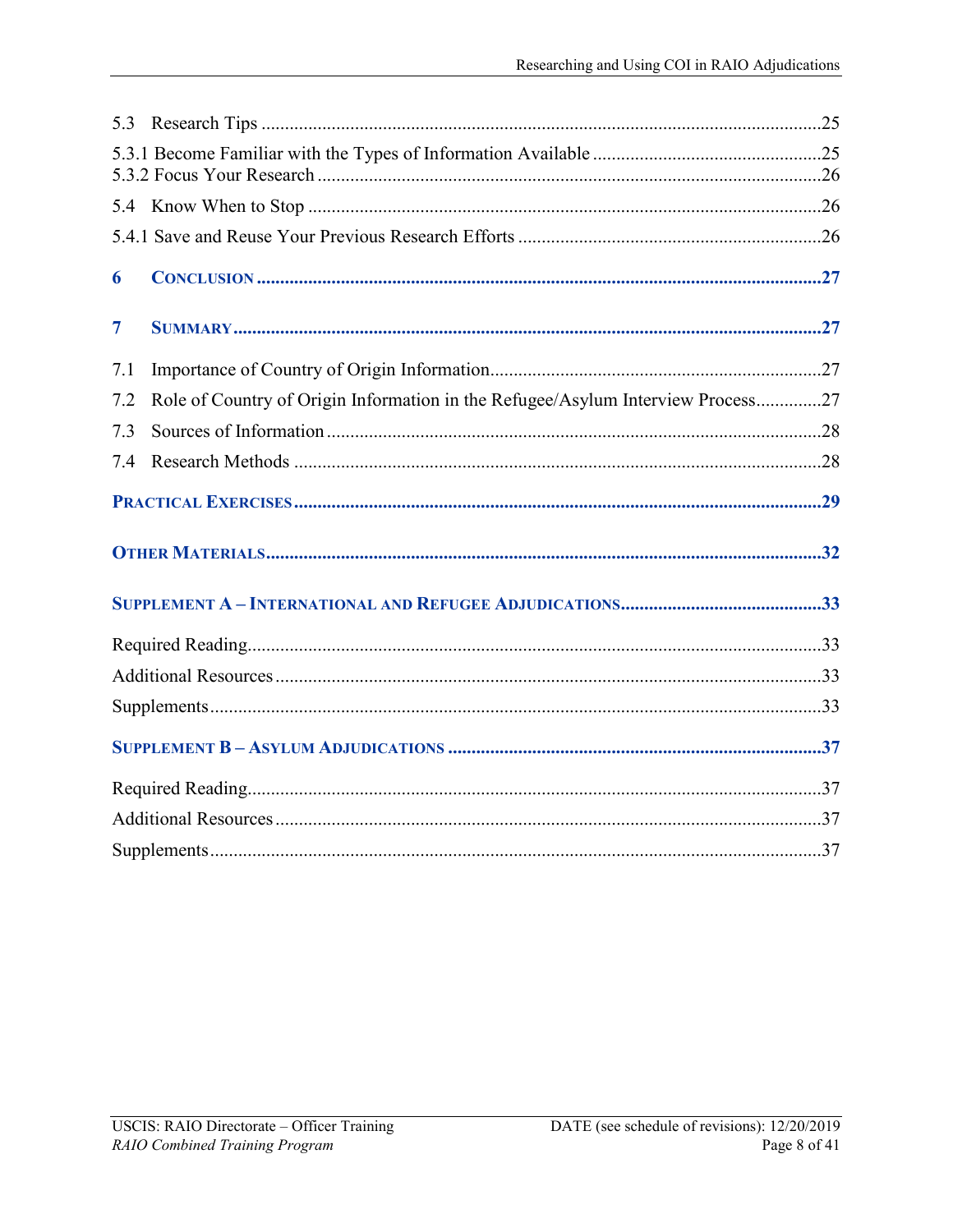Throughout this training module, you will come across references to adjudicationspecific supplemental information located at the end of the module, as well as links to documents that contain adjudication-specific, detailed information. You are responsible for knowing the information in the referenced material that pertains to the adjudications you will be performing.

For easy reference, supplements for international and refugee adjudications are in pink and supplements for asylum adjudications are in yellow.

You may also encounter references to the legacy Refugee Affairs Division (RAD) and the legacy International Operations Division (IO). RAD has been renamed the International and Refugee Affairs Division (IRAD) and has assumed much of the workload of IO, which is no longer operating as a separate RAIO division.

## <span id="page-8-0"></span>**1 INTRODUCTION**

Country of Origin Information (COI) plays a fundamental role in the adjudication of immigration benefits, petitions, protection determinations, and other immigration related requests. Such benefits include, but are not limited to: applications for asylum or refugee status, requests for review (RFR's), intercountry adoptions, waivers of inadmissibility and humanitarian parole requests. COI provides objective evidence against which documentation in the record and the testimony of an interviewee can be viewed and evaluated. You can also use COI as part of a framework to help identify whether an individual may be eligible for the requested benefit.

The importance of COI is emphasized in the INA at  $\S 207(f)$ , which specifically provides for the training of U.S. officials adjudicating refugee cases, and by regulation at 8 C.F.R. § 208.1(b) *Training of asylum officers*. [International and [Refugee Adjudications](#page-32-4) [Supplement –](#page-32-4) Introduction; [Asylum Adjudications](#page-36-4) Supplement – Introduction]

The purpose of this module is to provide guidance on the role of COI in RAIO adjudications, namely:

- 1. How to properly conduct country of origin research
- 2. How to use COI to prepare for and conduct an interview
- 3. How relevant COI may be used when determining eligibility •

Most of the language, examples and resources contained in this lesson plan are largely protection-centric, as COI research is primarily conducted and relevant in the asylum and refugee context. However, please note that there are circumstances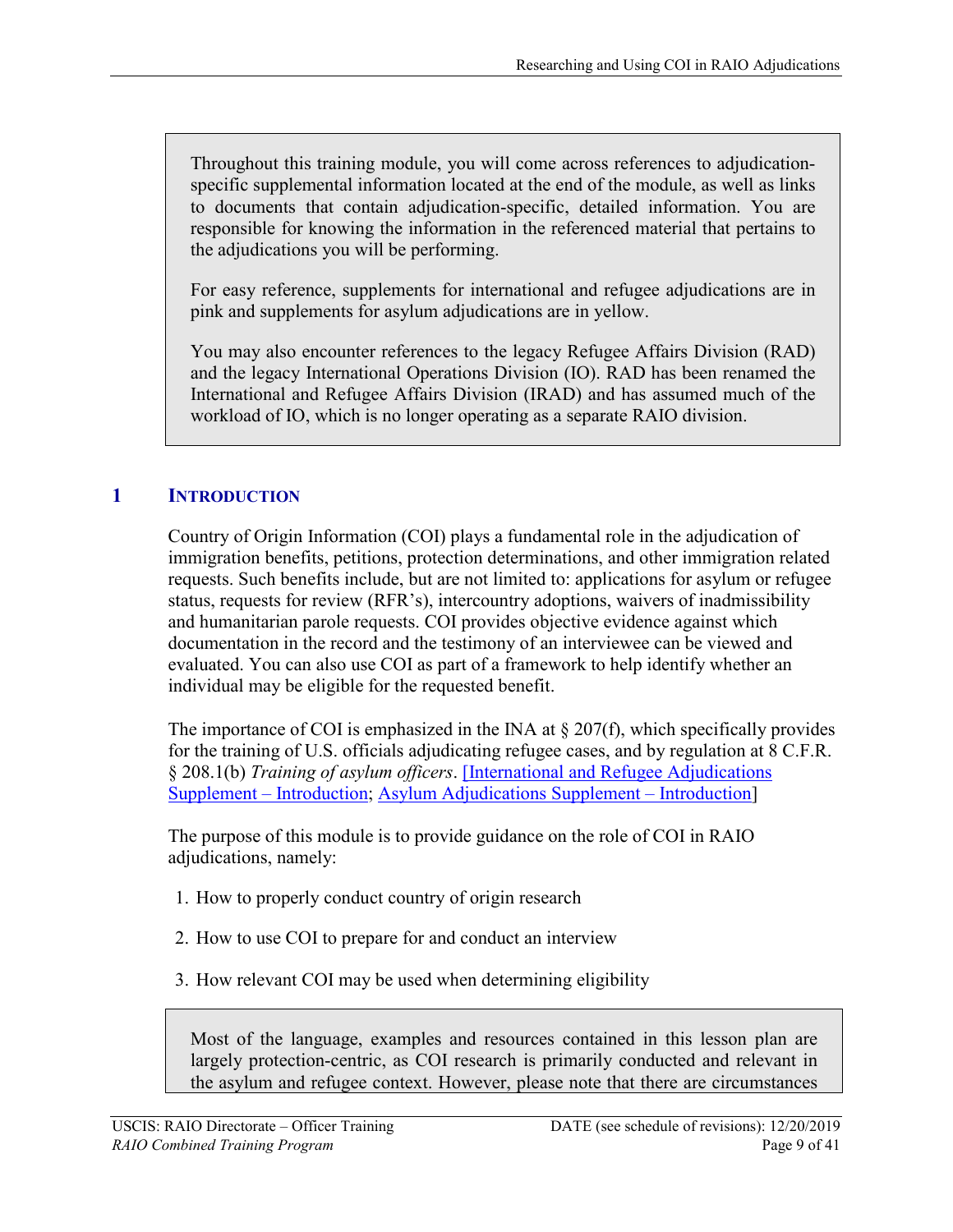within the RAIO directorate where COI is used in other contexts such as in adjudication of I-601 Waivers of Inadmissibility, Humanitarian Parole requests and Intercountry Adoptions as well as other form types on a case-by-case basis. For example, officers in the Humanitarian Affairs Branch (HAB) may occasionally use COI to confirm or supplement information provided in a humanitarian parole application that the applicant is unable to receive adequate medical care for his or her medical condition in the country of origin. Additionally, in intercountry adoptions requests, the adjudicating officer may research COI to verify the types of civil documents available in a particular country such as birth, marriage, divorce certificates, adoption decrees, and police or prison records. The scope of the research and the manner in which it is used in the adjudication may be different from the asylum or refugee context, but the research tools and methods are similar if not the same. The information provided in Sections 4 and 5 of this lesson plan are applicable to COI in all RAIO adjudications.

## <span id="page-9-0"></span>**2 IMPORTANCE OF COUNTRY OF ORIGIN INFORMATION**

#### <span id="page-9-1"></span>**2.1 COI Helps You Elicit Relevant Information and Form Reasoned Decisions**

In almost all types of RAIO interviews, COI is essential to properly:

1. Ask questions to fully develop the interviewee's claim.

Equipped with an understanding of COI, you can better identify the most relevant parts of an interviewee's story, and ask specific, informed questions to develop the appropriate parts of the interviewee's testimony. This is especially true when a confused or inarticulate interviewee has difficulty describing his or her claim. In such situations, COI provides you with a frame of reference that enables you to form pertinent questions relevant to the interviewee's claim.

2. Evaluate the objective or factual basis of the claim and eligibility.

Proper use of COI provides a context for analyzing eligibility during the adjudication. For example, COI may be used to evaluate claims of past persecution and enable you to assess more fully the risk of harm to the interviewee if he or she were to return to his or her own country of origin. Additionally, COI helps you identify interviewees who may be subject to a ground of inadmissibility or the persecutor bar. In the asylum context, country of origin information can help you determine whether an exception to the oneyear filing deadline may exist.

3. Assess credibility.

COI helps you ask appropriately probing questions to evaluate credibility. For example, COI may prevent you from erroneously finding an interviewee not credible because the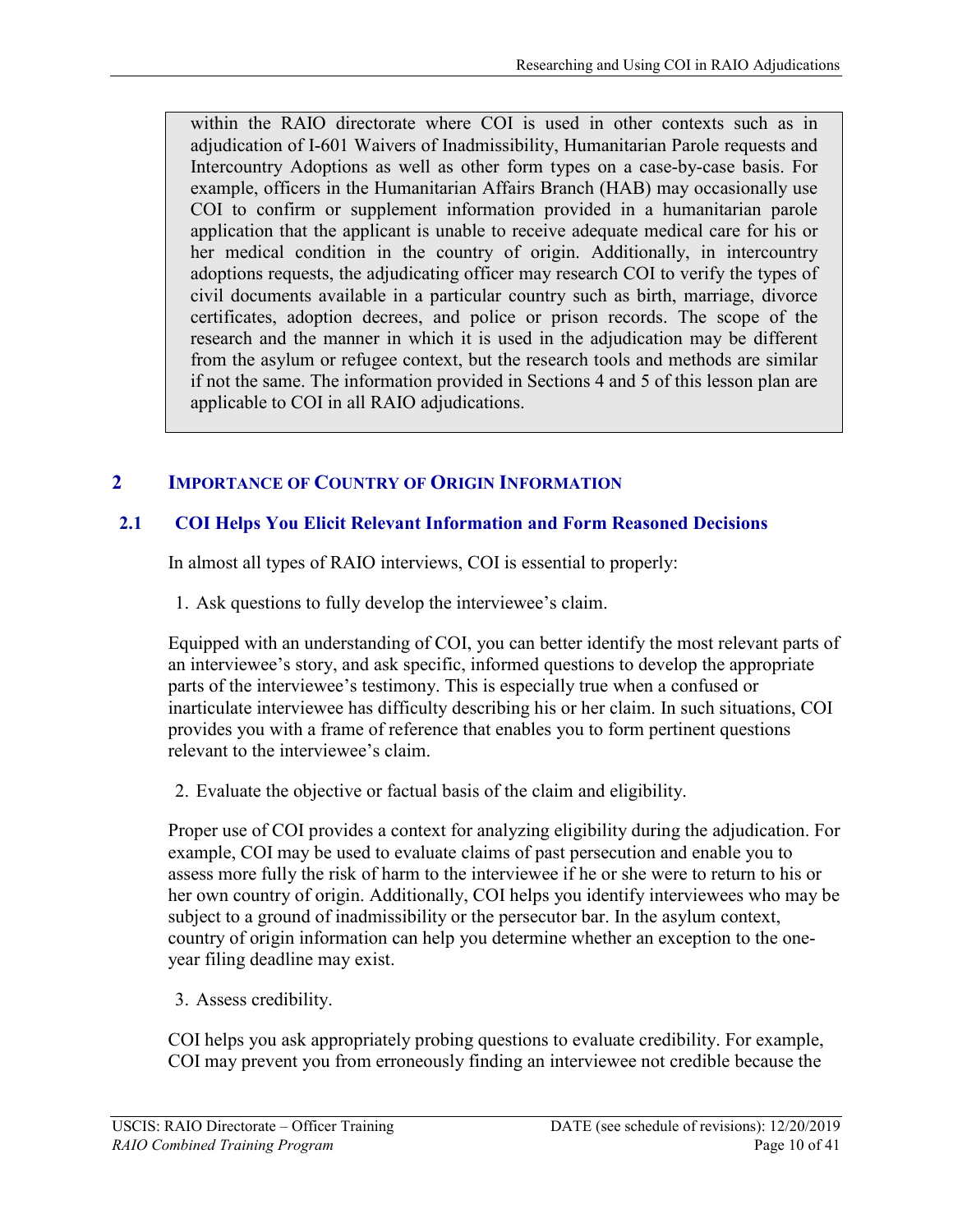interviewee's experiences are foreign to your own experience of how people and governments behave. Familiarity with COI can also help you uncover fraudulent claims.

## <span id="page-10-0"></span>**2.2 COI Helps Promote Consistency**

The use of reliable COI promotes consistency in decision-making not only for you, but across USCIS. Basing decisions on reliable, publicly available information promotes accountability and fairness, and prevents arbitrary decision-making. This enables you to further support your analysis and decision. Additionally, proper use of COI helps the decision withstand public scrutiny and/or appeal of an adverse determination.

#### <span id="page-10-1"></span>**3 ROLE OF COUNTRY OF ORIGIN INFORMATION IN THE REFUGEE AND ASYLUM PROCESS**

It is imperative to consult COI routinely, even when you believe that you are familiar with the current situation in a country. Conditions in many countries are often volatile and subject to rapid change.

## <span id="page-10-2"></span>**3.1 Pre-Interview Preparation**

Prior to an interview, review the file to determine the basis of the claim. The resources available for doing pre-interview preparation and research differ depending on whether you are interviewing at a USCIS office, or another location such as a detention center or an overseas processing site. [\[International and Refugee Adjudications](#page-32-5) Supplement – Pre-[Interview Preparation;](#page-32-5) Asylum Adjudications Supplement – [Pre-Interview Preparation\]](#page-36-5)

There are many excellent sources of COI readily available, from DHS intranet sources such as RAIO Research Unit products (papers, query responses, News Summaries, RAIO Research Unit Databases, COI on the RAIO Virtual Library, DHS Library, and others), to materials available on the public Internet. The RAIO Research Unit and other sources of COI are discussed later in this module.

## <span id="page-10-3"></span>**3.2 Eliciting Testimony at the Interview**

To ask informed questions during the interview, you must be familiar with conditions in the interviewee's country of origin, or if stateless, his or her last habitual residence. You should consider COI to help substantiate each part of your analysis. [\[International and](#page-33-0)  [Refugee Adjudications](#page-33-0) Supplement – Eliciting [Testimony at the Interview\]](#page-33-0)

## <span id="page-10-4"></span>**3.2.1 Does the Interviewee Meet the Refugee Definition?**

COI can help you to elicit testimony pertinent to the interviewee's eligibility. For example, COI helps you identify groups at risk.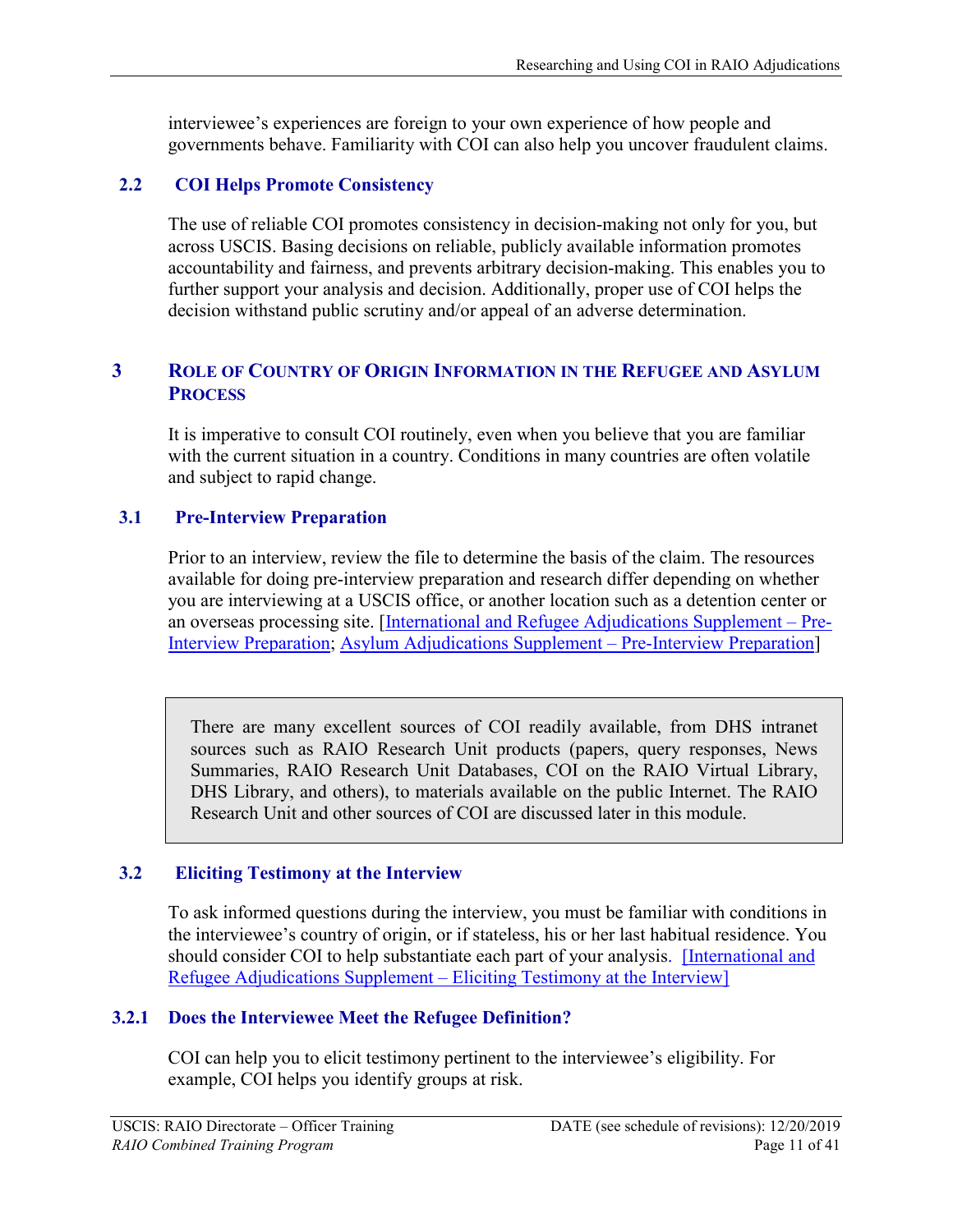## **Example**

The father of an interviewee from country  $X$  "disappeared." Soon after, the interviewee's family began receiving anonymous threats, so they fled their country. When you question the interviewee as to whether his father belonged to any groups or organizations, you learn that the father was an active member of a union. Although the interviewee does not fully understand why his father's union membership is relevant to his claim, your knowledge of "groups at risk" in the interviewee's country leads you to properly elicit details from the interviewee about his father's union membership.

COI will also help you evaluate incidents of past harm. If the interviewee fled his or her country as a result of events that are or have been widely reported in the media or by human rights groups, you will have an objective basis to assess the interviewee's claims of past harm.

To evaluate an interviewee's fear of persecution in the future, you must determine whether the interviewee's fears of future harm are well-founded. COI will help you evaluate whether there is a reasonable possibility that the harm feared by the interviewee could actually occur. COI provides an objective basis to make this assessment.

Therefore, knowledge of the legal refugee standard must be supplemented with COI to interview properly and to adjudicate a request for asylum or refugee status fairly, in an informed, objective, and consistent manner.

COI will also help you evaluate whether there is a pattern or practice of persecution directed against members of a particular group to which the interviewee may belong or a group whose situation is similar to his or her own. If the interviewee has not suffered past persecution, but fears persecution in the future by a non-governmental actor, then COI will help you determine whether the persecution that the interviewee fears exists throughout the interviewee's country of origin. If you determine that a non-governmental actor is not capable of persecuting the interviewee on a countrywide basis, keep in mind that COI must be combined with an evaluation of the interviewee's personal circumstances to make a complete evaluation of whether it would be reasonable for an interviewee to relocate to avoid harm. (See RAIO Training module, *Well-Founded Fear,*  for additional guidance.)

## <span id="page-11-0"></span>**3.2.2 Is the Interviewee Credible?**

Often an interviewee has no documentation or witnesses to corroborate a request for an immigration benefit. Country of origin information provides a context for asking relevant questions and evaluating the interviewee's credibility. The more knowledgeable you are about the interviewee's country and any group to which the interviewee claims to belong, the better you will be able to formulate questions to probe the interviewee's credibility, where appropriate.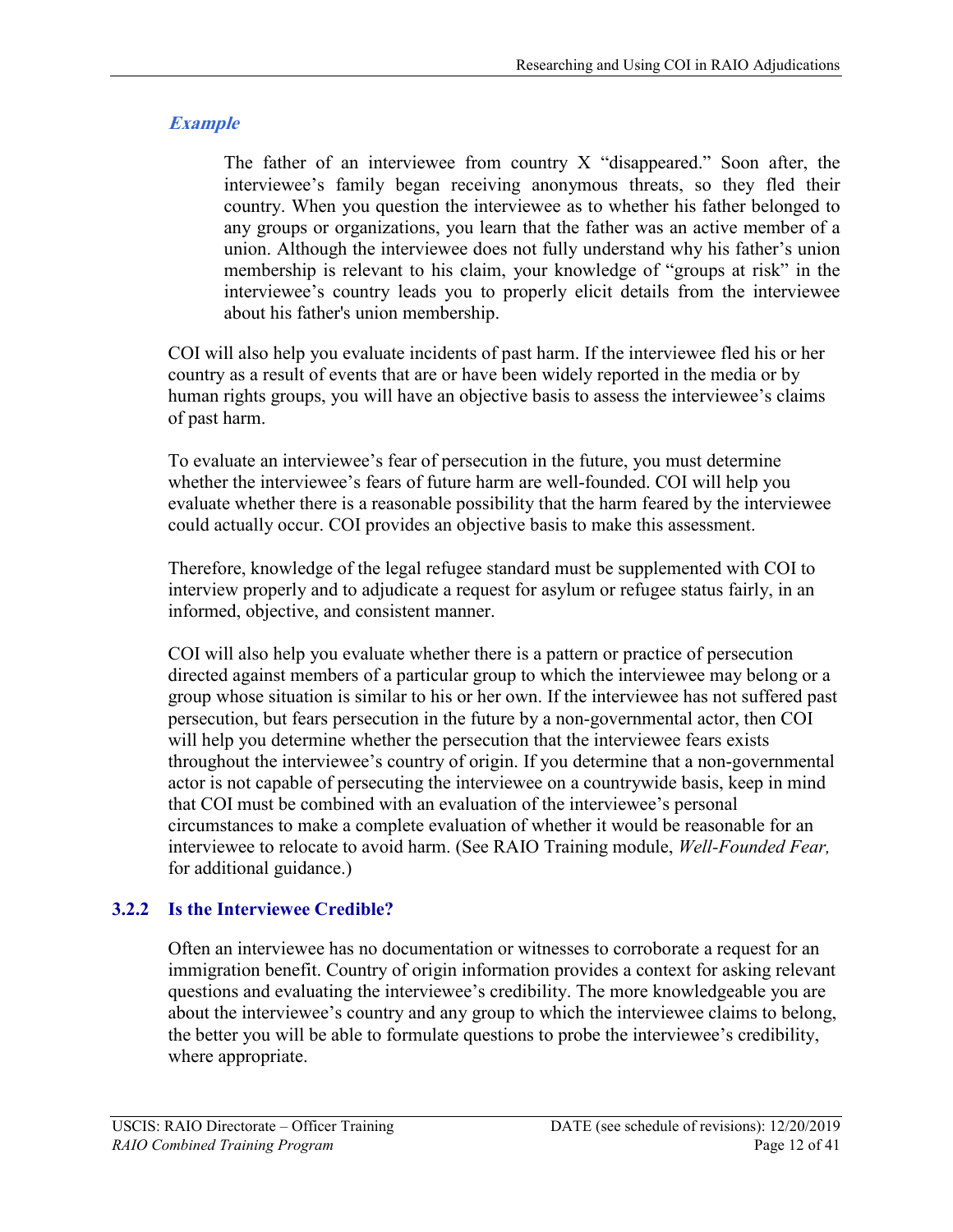Informed questioning may expose inconsistencies and falsehoods in the interviewee's claim. Informed questioning may also help re-establish credibility when something appears inconsistent or implausible at first impression.

## **Example**

An interviewee claims to have suffered persecution because of his active participation in a political party in 2009. Because you know through COI research that national elections were held in the interviewee's country in 2009, you know to elicit information about the interviewee's participation in the elections (e.g., whom he supported, whom he opposed, the names of opposition parties, etc.). You can then check this information for consistency with country reports regarding the election.

You must use caution, however, in evaluating an interviewee's lack of knowledge regarding events or organizations in his or her country. There are varying degrees of membership in parties or organizations, as well as varying levels of communication within organizations. For example, an interviewee may be unaware of the clandestine activities of part of his organization due to a high level of secrecy within the organization. Additionally, the interviewee may be from a rural area that news does not easily reach, and the interviewee's viewpoint may be extremely localized. An interviewee's gender, lack of education, or low socioeconomic status may also play a role in the type of country of origin knowledge the individual has or can reasonably be expected to have.

In conducting research based on the information provided by the interviewee, you may discover that the information available generally corroborates the information given by the interviewee, or, in some instances, may directly contradict the information given by the interviewee. This can be used in the credibility determination. (See RAIO Training module, *Credibility* for additional guidance.)

## <span id="page-12-0"></span>**3.2.3 Is the Interviewee Possibly Subject to a Bar or Ground of Inadmissibility?**

COI is critical in eliciting testimony about potential bars or grounds of inadmissibility. The interviewee's activities may implicate certain grounds of inadmissibility, such as national security, terrorist activity, criminal activity, torture, trafficking, genocide, and particularly severe violations of religious freedom. The interviewee may also be barred from eligibility for having been a persecutor, if you find that the interviewee ordered, incited, assisted, or otherwise participated in the persecution of others. (See RAIO Training modules, *Persecutor Bar* and *Grounds of Inadmissibility,* for additional guidance.)

## **Examples**

• Through COI, you have learned that many students at an interviewee's former university were informants who caused other students to be arrested and tortured.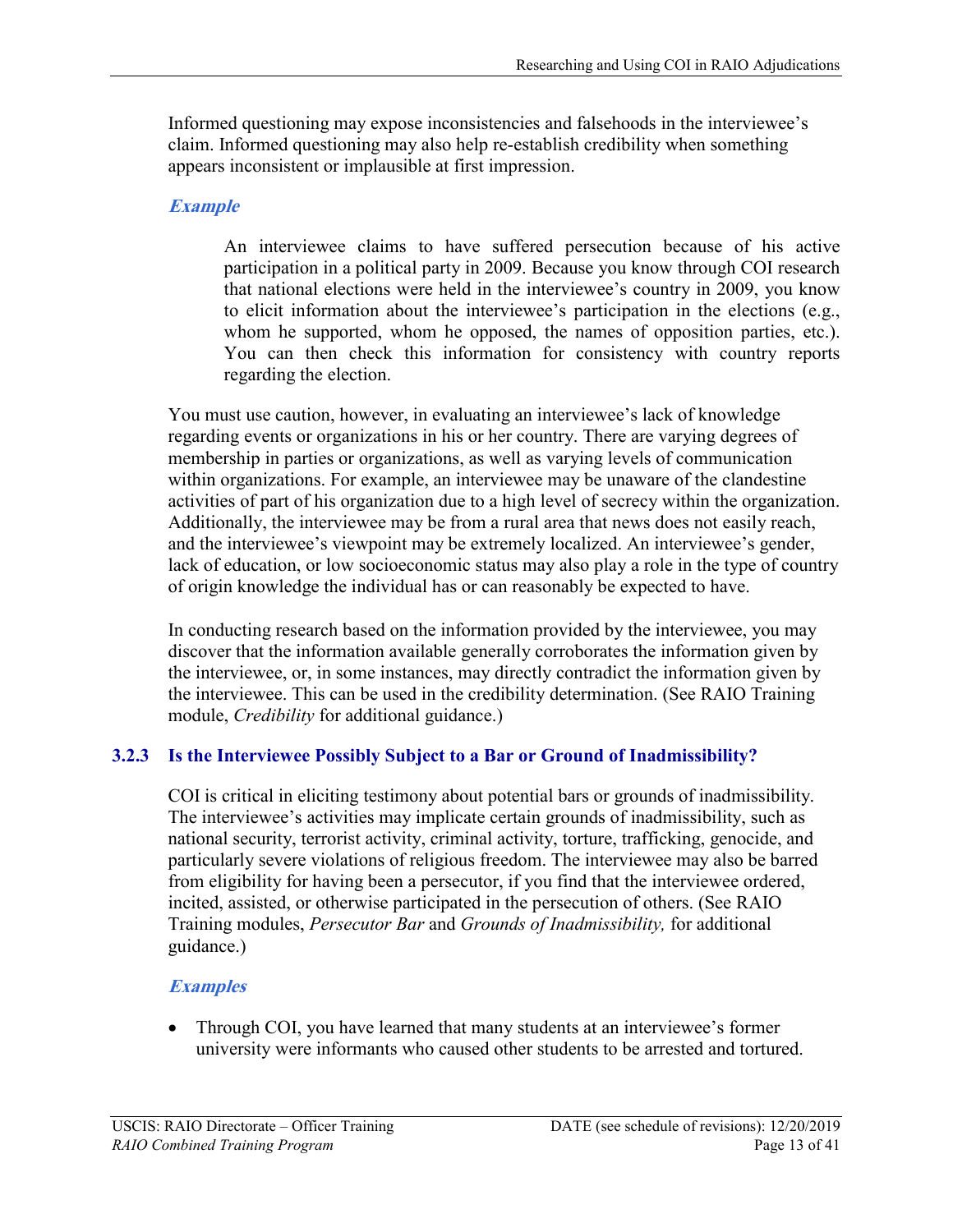You should elicit information to determine whether the interviewee participated in or assisted in the persecution of others.

- If you know that the military unit to which an interviewee belonged engaged in persecution of others, that knowledge will make you more effective in eliciting the information necessary to determine whether the interviewee is barred as a persecutor.
- If you know that the opposition group to which an interviewee belonged sometimes engaged in terrorist activities, you will be more effective in eliciting the information necessary to determine whether a terrorism-related ground of inadmissibility applies.
- If there is a question as to whether an interviewee may have been firmly resettled, country of origin research will be helpful in learning about the rights conferred by a particular status granted to an individual and whether those rights are honored in practice. This information will provide an objective basis for you to evaluate whether the interviewee has been firmly resettled. (See RAIO Training module, Firm Resettlement, for additional guidance.)
- You should allow the interviewee to explain conditions, events, groups, or other pertinent information with which you are unfamiliar. You should remain open to the possibility that the interviewee is providing information not available elsewhere. This should not be a substitute, however, for conducting COI research before and, when necessary, after the interview. Use the information provided by the interviewee to help direct your research.

## <span id="page-13-0"></span>**3.3 Using COI Research in Decision-Making**

During the interview, COI can help guide you in eliciting testimony relevant to an interviewee's eligibility for the requested benefit. After you complete the interview, you must evaluate the testimony provided by the interviewee in light of COI.

When making a decision, COI may play a critical role in evaluating:

- credibility
- claim of past persecution or fear of future persecution (including evaluating the objective basis for fear, e.g. reasonable possibility)
- nexus to a protected ground
- involvement in acts of persecution
- possible firm resettlement in another country
- availability of internal relocation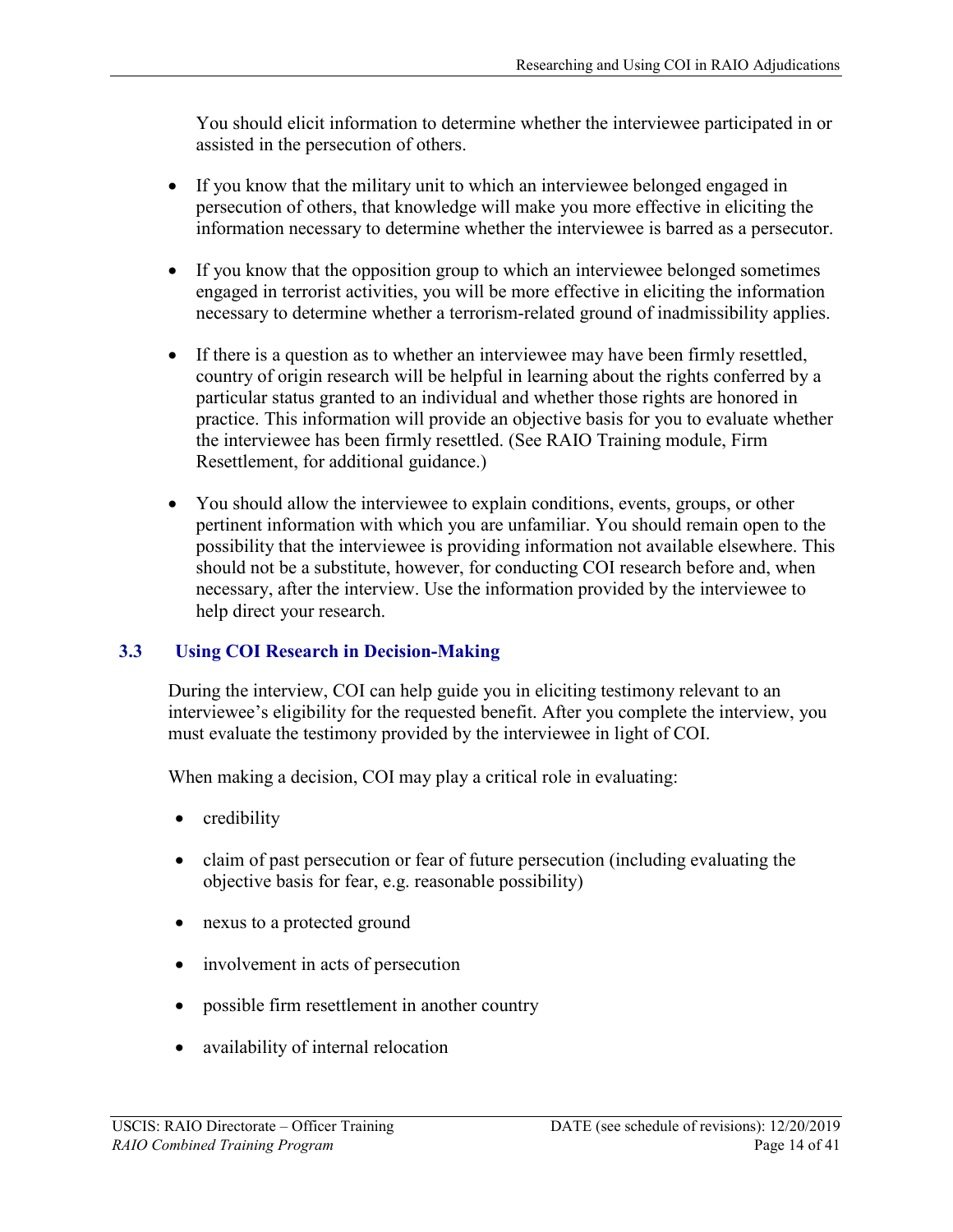• bars and/or grounds of inadmissibility

COI may or may not be relevant to a given case in the following ways:

- Country reports may match in detail
- Country reports may corroborate the broad outlines of the claim but not specific details
- Country reports may contradict or refute the claim directly

## <span id="page-14-0"></span>**3.3.1 Country Reports May Match a Claim in Detail**

It is unusual for COI to corroborate specifically the details of a claim, even a valid claim. Still, this does happen occasionally, in both valid and fraudulent claims.

#### **Example**

An interviewee claims he was founder and editor of an independent daily newspaper in his country. His application includes claims that his paper was the most influential publication in his country, but its critical reporting landed him and his staff in trouble with the government on numerous occasions. His testimony details several arrests of the interviewee, his wife, and other staff members, as well as numerous closings of the paper by the government. The interviewee testifies that the office was eventually burned to the ground and he and his wife were exiled to another country, where they founded another national daily paper. After a military coup in the second country, he and his wife were deported because of their paper's reporting on the military junta that took power.

In the example above, COI reports corroborated the specific detail of the interviewee's claim, including the interviewee's name, the name of the newspaper that the interviewee had founded, and the events he detailed. Therefore, in this instance, the country reports matched the interviewee's claim in detail.

An interviewee's claim may be a very carefully crafted fraudulent account, or a genuine claim. Either way, you must test credibility and establish the interviewee's identity. The above claim would initially appear to be valid; now you must complete the analysis in light of the interviewee's testimony. For example, did the interviewee adequately relate other information that was material to the claim? Was he consistent and detailed about his role as editor and publisher of a daily paper, his experiences in exile, and his own arrests? In addition, because of the prominence of such a figure, it is logical to expect to find some information about him on an Internet search. An Internet search is not always possible, depending on the resources available at a given interview site, but if you are able to conduct Internet research, does the information available from reliable sources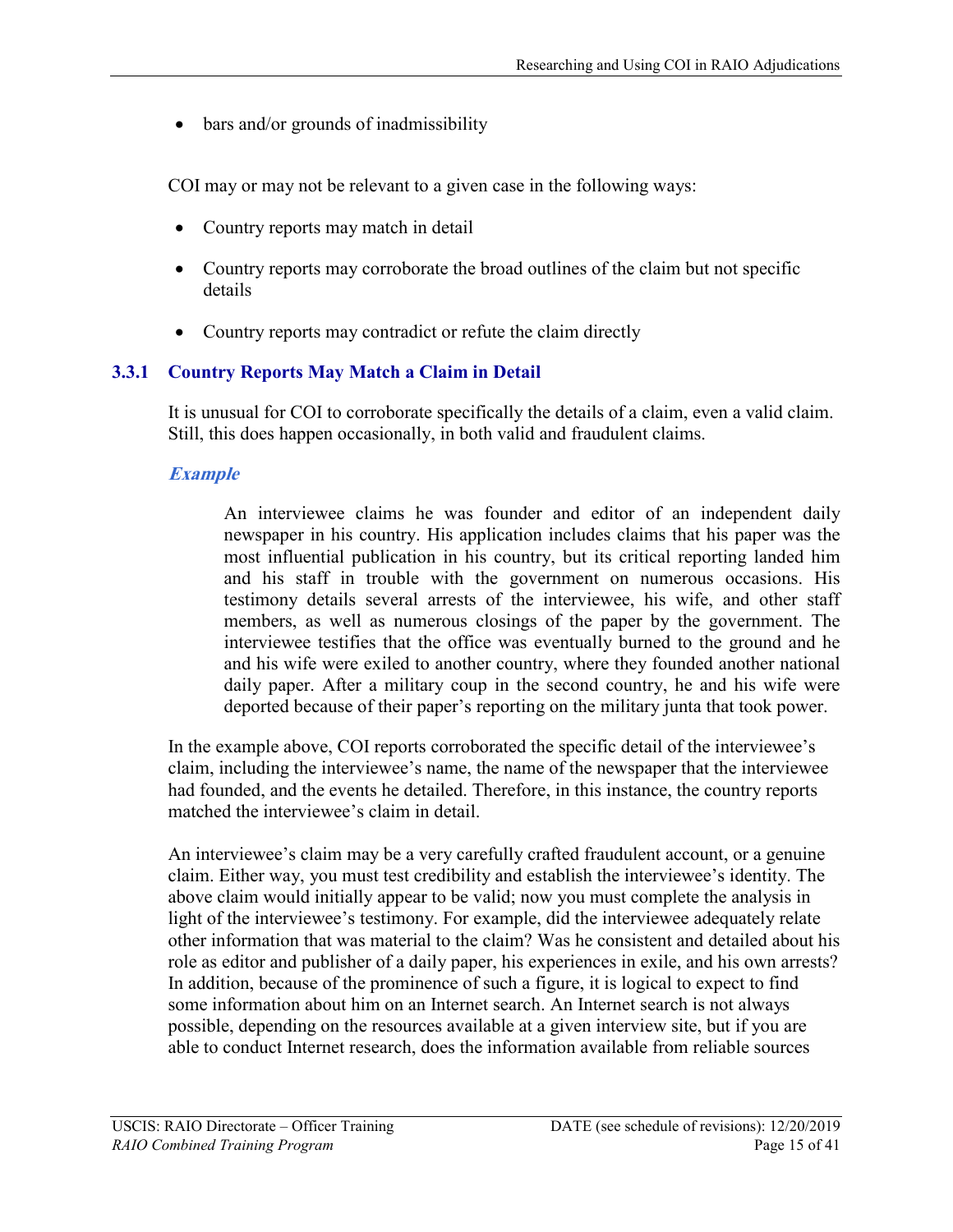corroborate his story? See Section 4.3 *Reputable Sources for Internet Research*, below, for additional guidance on conducting Internet research.

#### <span id="page-15-0"></span>**3.3.2 Country Reports May Corroborate the Broad Outlines of the Claim, but Not the Specific Details**

In most cases, available COI will *generally* corroborate an interviewee's claim, but information on the specific details of the interviewee's claim will not be readily available. COI that generally corroborates an interviewee's claim lends credence to the interviewee's story. If the interviewee's own testimony is plausible, detailed, internally consistent, and corroborated in its broad outlines by COI, further corroboration of specific details is not necessary.

#### **Examples**

A Guatemalan interviewee describes how his remote village is the target of an attack by a local Civil Patrol chief. Because the UN monitoring mission has never visited the area, there are no reports of trouble in the region; however country reports generally indicate that members of the Civil Patrol have carried out human rights abuses against political opponents and others. Additional questioning allows the interviewee to give a credible account of a situation in a region previously unmentioned in human rights or news reports - an account that conforms to a pattern of abuses reported in other areas.

Country of origin information indicates that female genital mutilation (FGM)/female genital cutting (FGC) is widespread in a particular country, but more prevalent in the north. An interviewee claims that FGM/FGC is practiced by her ethnic group, which is from the south. Unless, after further research, you uncover specific reports indicating that the interviewee's southern ethnic group does not practice FGM/FGC, you should accept that COI corroborates the interviewee's claim.

## <span id="page-15-1"></span>**3.3.3 Country Reports Directly Contradict or Refute the Claim**

When you rely upon COI directly to refute an interviewee's claim, you should use at least two reliable sources.

## **Credibility**

If COI directly contradicts or refutes the interviewee's claim, the interviewee may not be credible.

## **Example**

The interviewee claimed to have been an active member of a political party since 2001. Multiple country reports establish that the political party was not formed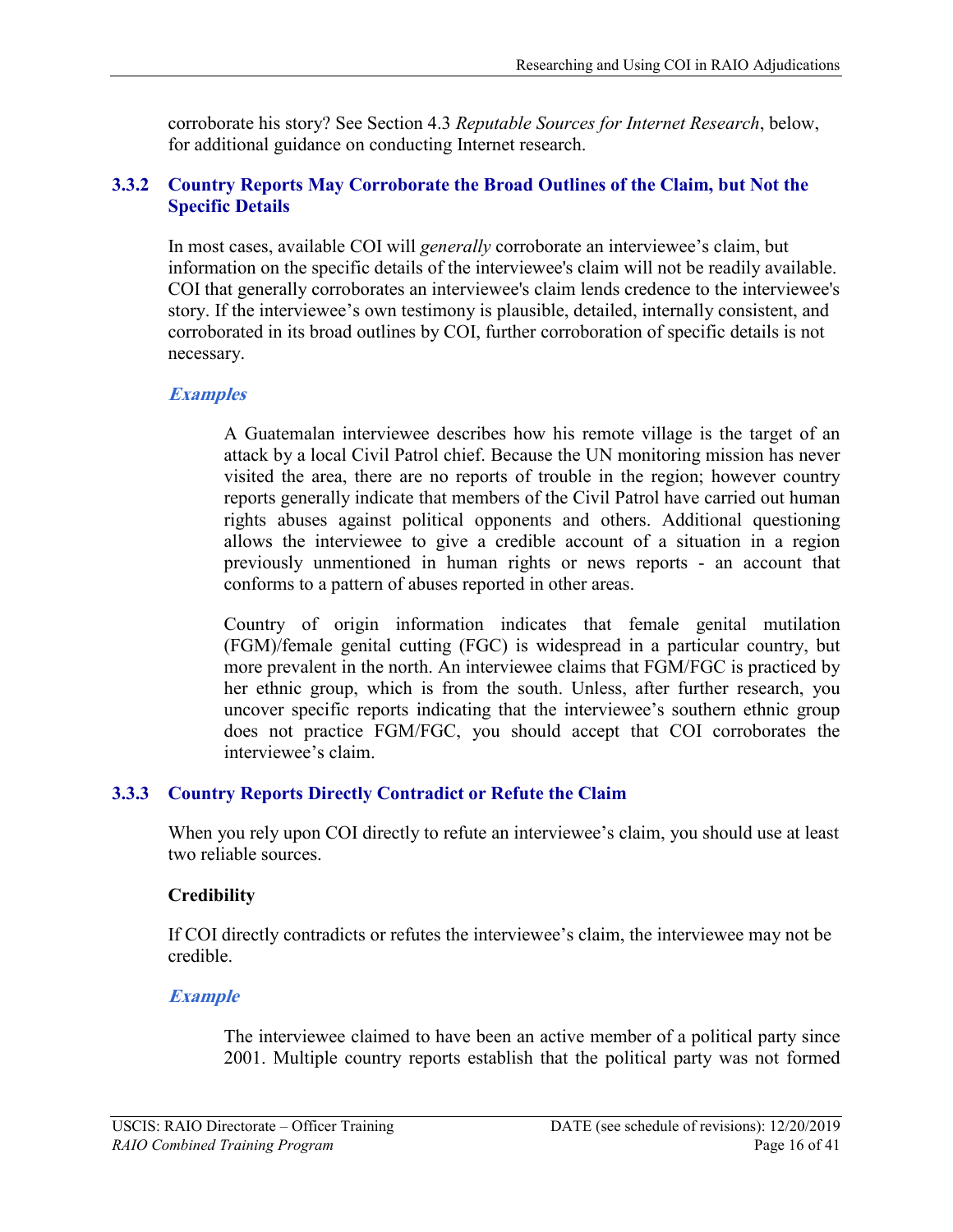until 2005. Because country reports directly contradict the interviewee's claim, her claim that she was an active member of that party is not credible.

#### **Caveat**

The interviewee should always be given an opportunity to address this type of discrepancy since there may be a good explanation for the contradiction – for example, the party may have been formed in 2005 by the merger of several pre-existing parties, to one of which the interviewee belonged. (See RAIO Training module, *Credibility,* for additional guidance.)

## **Objective fear**

If country reports specifically refute an interviewee's claim that he or she is at risk of persecution, then the fear of future harm may not be reasonable, even if the facts the interviewee related are credible. For asylum adjudications you should explain in the decision that country of origin information does not support the interviewee's claim. In such cases, you should cite two or more reliable country of origin reports when explaining that the interviewee failed to establish a well-founded fear. For refugee adjudications, a specific citation is not required (unless the denial is based solely on COI), but it is encouraged when the report is at hand.

## **Example**

An interviewee fears that, as a member of an opposition party, she is at risk of persecution. However, reliable COI indicates that opposition party members freely express their opinions and are a strong force in the government, and indicates that there have been no reports of threats, arrests, or harassment of opposition leaders for many years.

You must be careful to distinguish between country reports that *generally fail to support*  a claim and country reports that *specifically refute* a claim.

County of origin reports do **NOT** refute a claim when:

- Sources do not address the interviewee's situation;
- Sources mention some groups at risk (not including the interviewee's) but do not state specifically that only those groups are at risk; or
- Sources are not relevant to the interviewee's situation in the time frame of the interviewee's past experiences.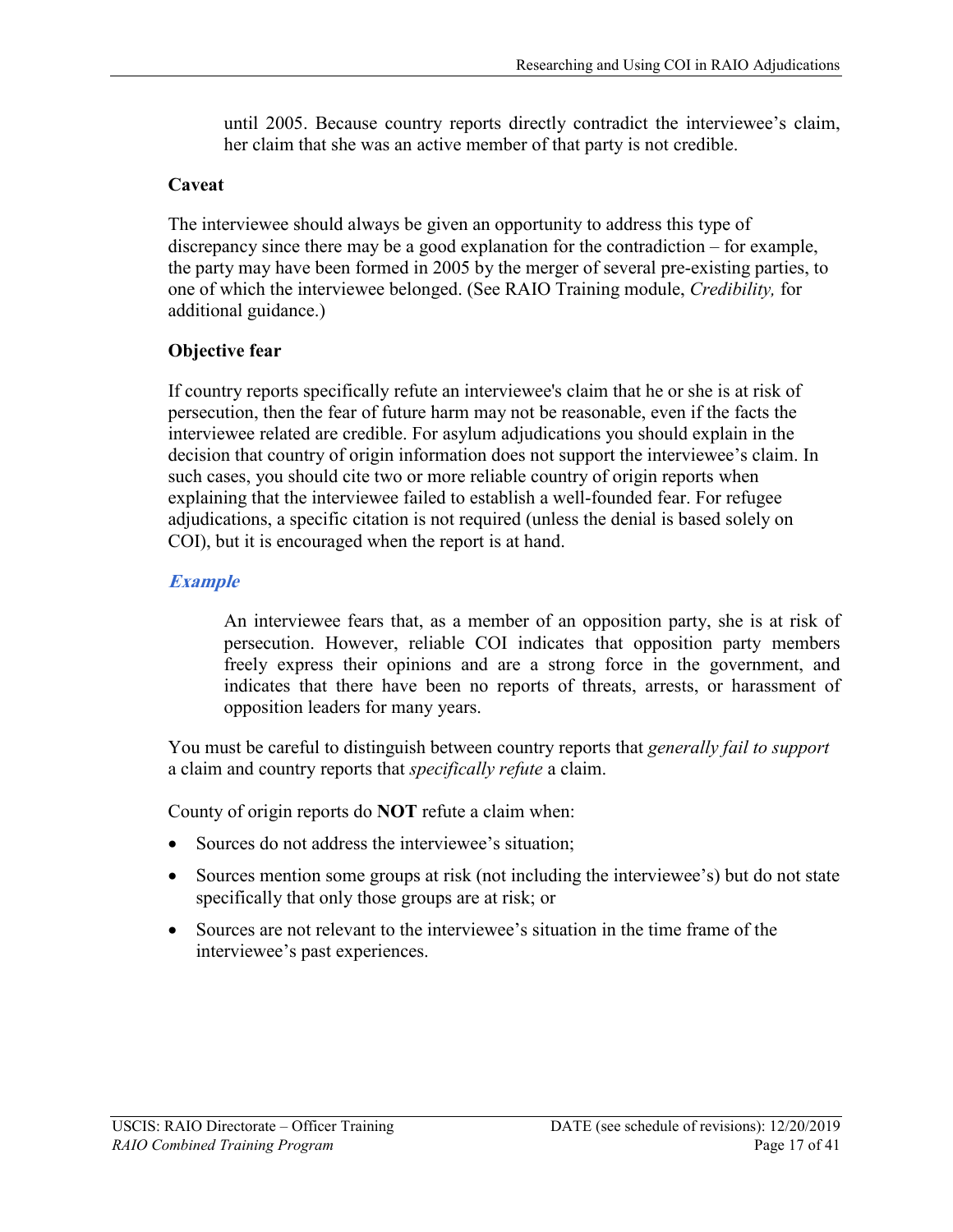In *Galina v. INS*<sup>[1](#page-17-2)</sup>, the Seventh Circuit was highly critical of the BIA for its overreliance and misapplication of COI, which did not specifically refute an asylum-seeker's claim.

#### <span id="page-17-0"></span>**3.3.4 COI neither Corroborates nor Refutes the Claim**

The fact that COI mentions **some** events or human rights abuses directed against **some** groups, but does not mention **particular** events or human rights abuses directed against a **particular** group does not mean that the events or abuses did not occur. Sometimes COI focuses on major problems or particular groups in a country, to the exclusion of others. For example, a report may group together several small minorities by making statements such as "other minorities also experience difficulties." In such cases, it is difficult to determine which minorities are having difficulties.

The weight to be accorded a lack of corroboration in COI reporting depends on the particular case. In some cases, the lack of corroboration may not be given much weight, because the claim is very case-specific and the interviewee comes from a country in which it is difficult for human rights monitors to access information.

The lack of corroboration may be given greater weight if the interviewee fears persecution in a country in which reliable human rights information is easily accessed and the interviewee's claim is based on facts that an officer would reasonably expect to be reported, given the broad range of reporting available about a particular country.

A case may arise in which the interviewee alleges the occurrence of events that you would reasonably expect to be able to find in reports. In such cases, the lack of corroborating reports may cast doubt on the credibility of the claim. However, a lack of corroboration should generally not form the sole basis for a negative credibility determination.

#### <span id="page-17-1"></span>**3.3.5 Interviewee Presents Unfamiliar COI**

You may be the first to hear about human rights abuses or other developments in a country. In many countries, reporters and human rights monitors may be impeded from gathering up-to-date information or may practice self-censorship. Human rights monitors, if there are any, may be paying attention to areas in which violations are more widespread.

#### **Examples**

In 1976, shortly after the Indonesian invasion of East Timor, six Australian journalists disappeared. Between 1976 and 1991 there was virtually no on-the-

<span id="page-17-2"></span> <sup>1</sup> *[Galina v. INS](https://a.next.westlaw.com/Document/I06285210798411d98c82a53fc8ac8757/View/FullText.html?transitionType=UniqueDocItem&contextData=(sc.Default)&userEnteredCitation=213+F.3d+955)*, 213 F.3d 955 (7th Cir. 2000).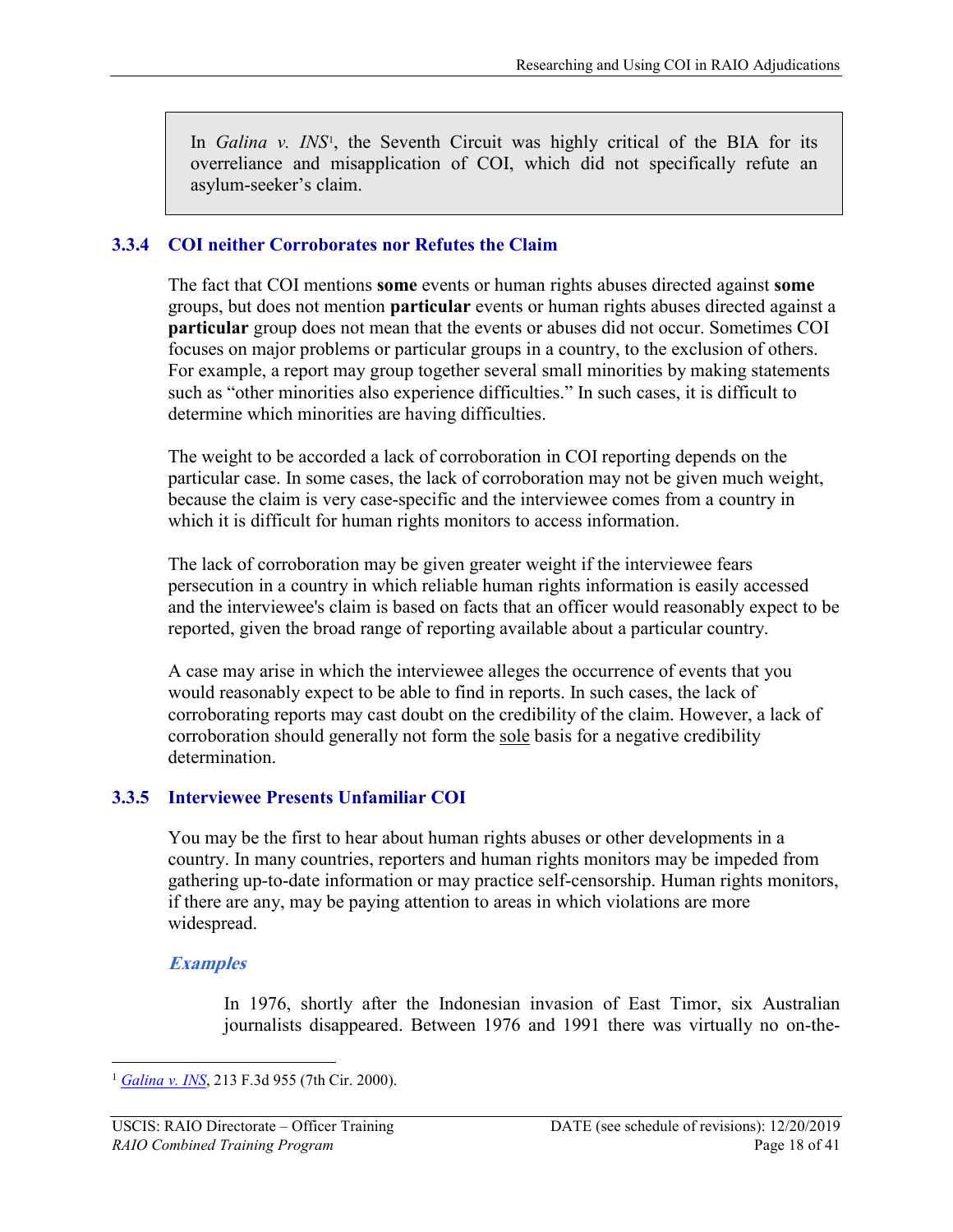ground reporting of the human rights situation in East Timor because it was deemed too dangerous for reporters or human rights monitors. What information was available came exclusively from refugees fleeing the country.

In Myanmar (Burma) there are many parts of the country where outsiders, including journalists and human rights monitors, are not allowed.

When an interviewee presents information that is unfamiliar to you, you should elicit as much detail as possible about the circumstances surrounding the events described and evaluate this for consistency with the general information that is available about the interviewee's country.

Testimony by an interviewee, even if it presents events unfamiliar to you, may still be found credible if the interviewee's testimony is detailed, consistent, and generally plausible in light of COI. If you have serious doubts about credibility based on lack of available country of origin information, you should discuss the issue with your supervisor, who may in turn contact the RAIO Research Unit for further assistance.

## <span id="page-18-0"></span>**3.4 Citations**

In the asylum context, COI must be cited in the written decision *if it is relied upon in making the decision.* [\[Asylum Adjudications](#page-37-0) Supplement - Citations] In the refugee context, COI must be cited if it is the basis for a denial. In the IO context, when adjudicating Requests for Review, COI should be cited to the extent possible when explaining the basis of your decision.

## <span id="page-18-1"></span>**4 SOURCES OF INFORMATION**

## <span id="page-18-2"></span>**4.1 RAIO**

## **The RAIO Research Unit**

The mission of the RAIO Research Unit is to provide officers at RAIO with credible and objective information on human rights and COI to support the timely adjudication of interviewees' claims. In addition, as the primary research body of DHS on human rightsrelated matters, the Research Unit assists other components of USCIS and DHS with research needs in related areas.

To address criticism and concerns that officers were relying on their own subjective concepts of COI in refugee-producing countries, or on reports motivated by foreign policy considerations, regulations were promulgated in 1990 that required the Director of International Affairs to maintain a human rights documentation center. Pursuant to 8 C.F.R. § 208.1(b), the Resource Information Center (RIC), now referred to as the Research Unit, was founded. The Research Unit gathers and makes available COI from a wide variety of governmental and non-governmental sources, including print and broadcast media, academic journals, human rights monitoring agencies, and refugee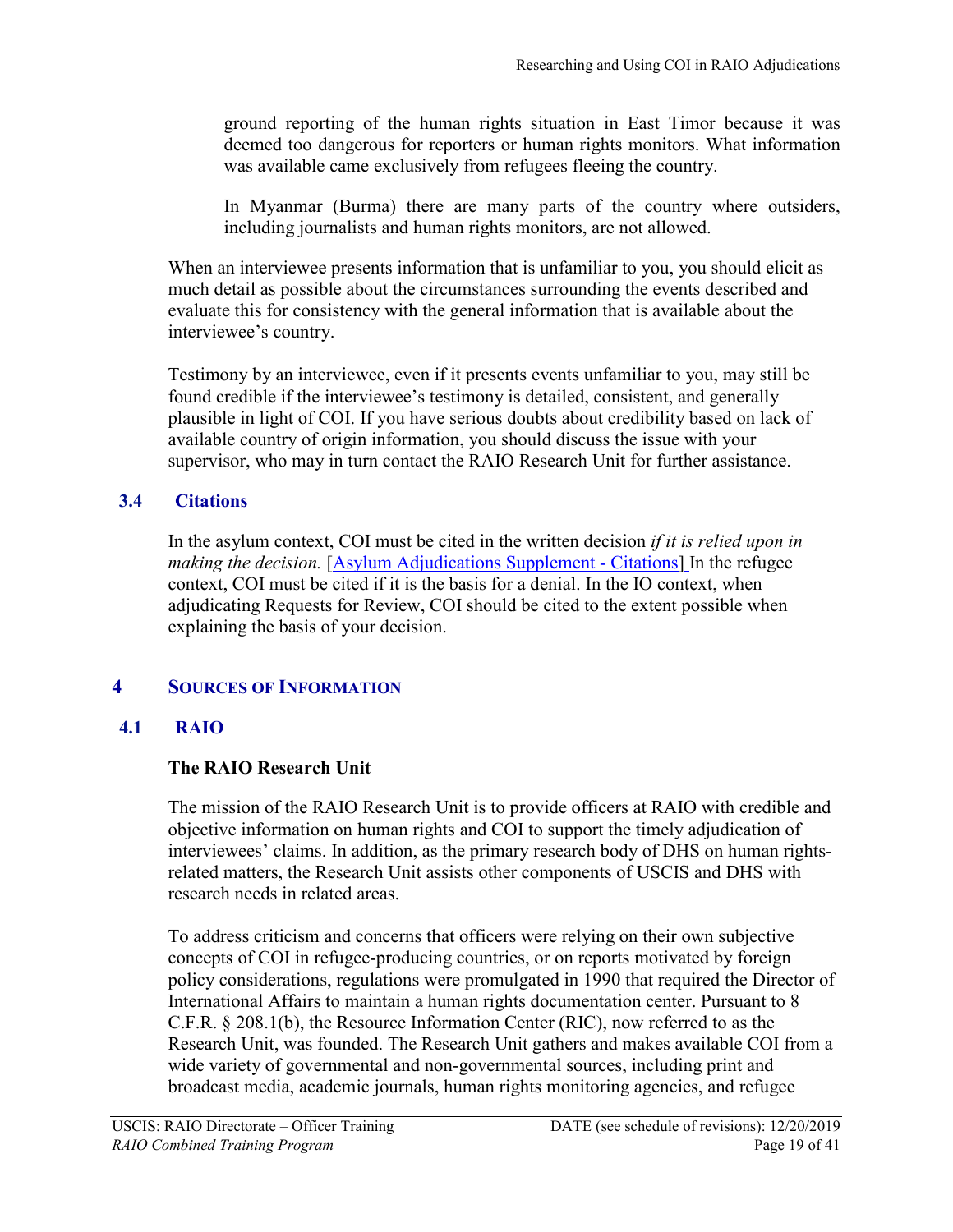advocacy groups. The Research Unit provides information independent of other government agencies to ensure that foreign policy considerations and other non-objective considerations do not play a role in the adjudication of asylum requests. The Research Unit also regularly liaises with COI units in other countries through country information sharing and participation in the Intergovernmental Consultations on Migration, Asylum and Refugees (IGC). The Research Unit provides this information to RAIO staff via the [RAIO Research Unit ECN page.](https://ecn.uscis.dhs.gov/team/raio/Research/SitePages/ResearchHome.aspx)

The Research Unit's workload is divided into geographic regions. Currently, there are six geographic regions, each assigned a dedicated researcher. The Research Unit's researchers are responsible for the following:

- Collecting information about their region from a wide variety of sources
- Disseminating information to the field through training, papers, query responses, and other sources
- Helping to coordinate field trainings on COI and research techniques

The Research Unit serves as a resource to field office staff, providing technical assistance, information dissemination, and responses to questions where COI may be difficult to obtain. For questions involving legal issues, the Research Unit coordinates with the Law Library of Congress (LLOC) Foreign Law Specialists who provide foreign and legislative information services upon request. LLOC responses are posted on the RAIO Research Unit ECN and made available to the field.

In addition to compiling and disseminating research, the Research Unit also liaises with RAIO field offices to train staff on conducting research on country of origin and human rights information, and organizes speaker series of subject matter experts.

When specific COI is needed that cannot be found through the recommended search methods, the Research Unit can be contacted to conduct additional research. Queries for information can be submitted to the Research Unit through [RAIOResearch@uscis.dhs.gov.](mailto:RAIOResearch@uscis.dhs.gov)

Specific procedures for contacting the Research Unit may vary among the Divisions, and you should follow the appropriate procedure for your specific office. In general, individual officers do not contact the Research Unit directly. In most instances, an officer should first bring any requests for assistance or information to his or her supervisor, who would then contact the Research Unit, if necessary. [\[International and Refugee](#page-34-0)  Adjudications Supplement – [RAIO Research Unit\]](#page-34-0), [\[Asylum Adjudications](#page-40-0) Supplement – [RAIO Research Unit\]](#page-40-0)

## **The RAIO Library**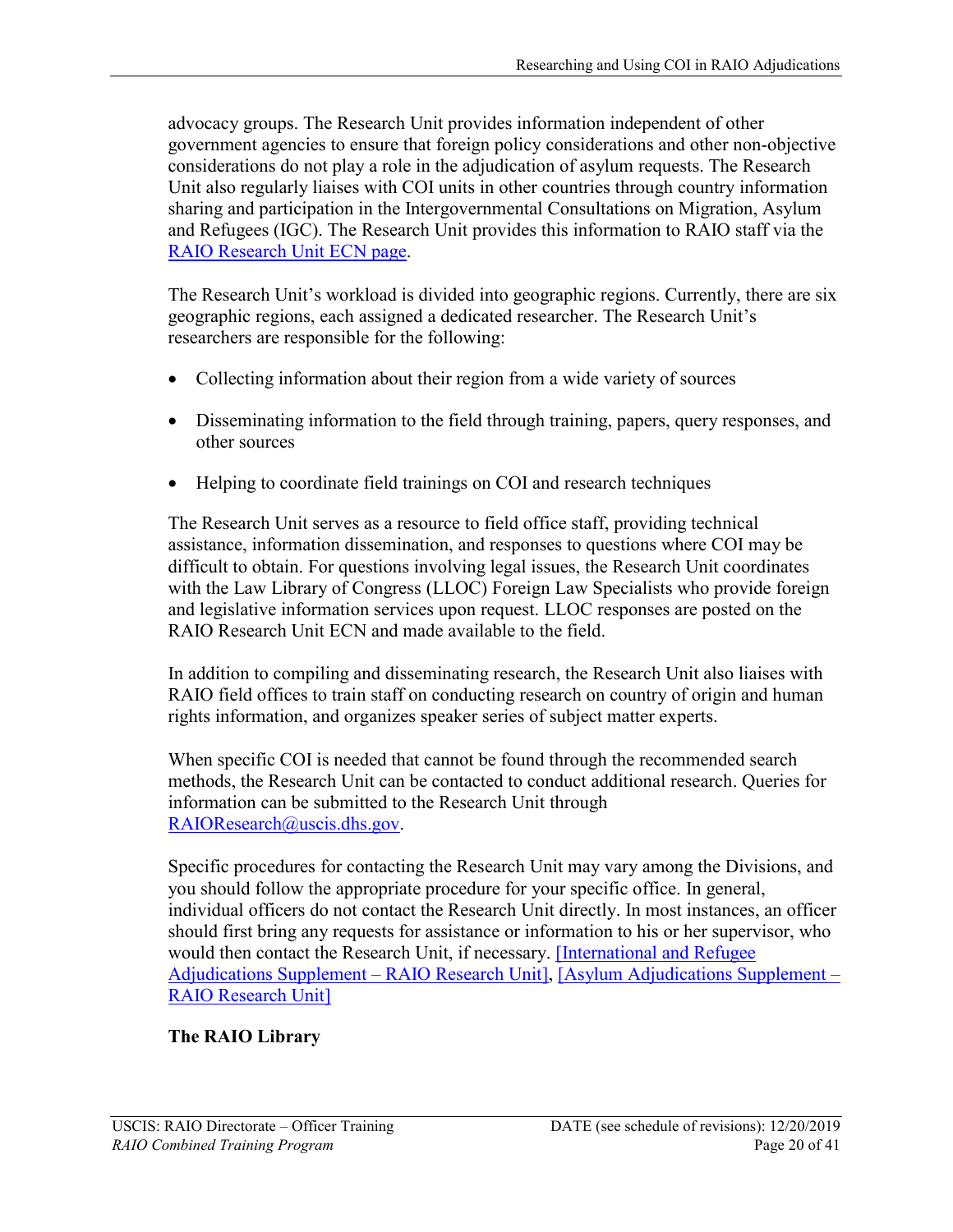The RAIO Library, maintained by RAIO Library Services under the RAIO Performance Optimization branch, in coordination with RAIO Research, provides the following resources for RAIO adjudicators:

- The electronic [RAIO Library](https://u95026.eos-intl.net/U95026/OPAC/Index.aspx) (EOS) is a full text-searchable repository of reference documents and research databases available to RAIO staff worldwide.
- RAIO's physical library houses more than 100 serials and other publications. In addition to hard copies of many reports that are also commonly available on the Internet, the library contains older human rights reports (early 1990s and before) that are not posted on the Internet, academic journals that are accessed on the Internet, and book-length publications on various countries and topics. The RAIO Library is located at 20 Massachusetts Ave. NW, 6th Floor, Washington, DC.

## <span id="page-20-0"></span>**4.2 Public Sources**

Country of origin information is available from many public sources on the Internet. Generally, you will consult publicly available sources to obtain COI. You should use only public sources, as opposed to sensitive or classified information, when citing COI. Sources include:

- Government reports (e.g., U.S. Department of State, UK Immigration and Nationality Directorate, Danish Immigration Service, etc.)
- Intergovernmental reports (e.g., International Organization for Migration)
- Media reports
- Academic journals
- Non-governmental sources, such as:
	- > Refugee advocacy groups
	- $\triangleright$  Human rights monitoring groups
	- $\triangleright$  Humanitarian aid agencies
	- $\triangleright$  Election monitoring groups

## <span id="page-20-1"></span>**4.2.1 Multiple Sources**

All COI should be viewed critically and corroborated by multiple sources whenever possible. You should be aware of what a preponderance of the reporting reflects about a certain region or event before drawing conclusions from a single source.

## <span id="page-20-2"></span>**4.2.2 Current and Historical Reports**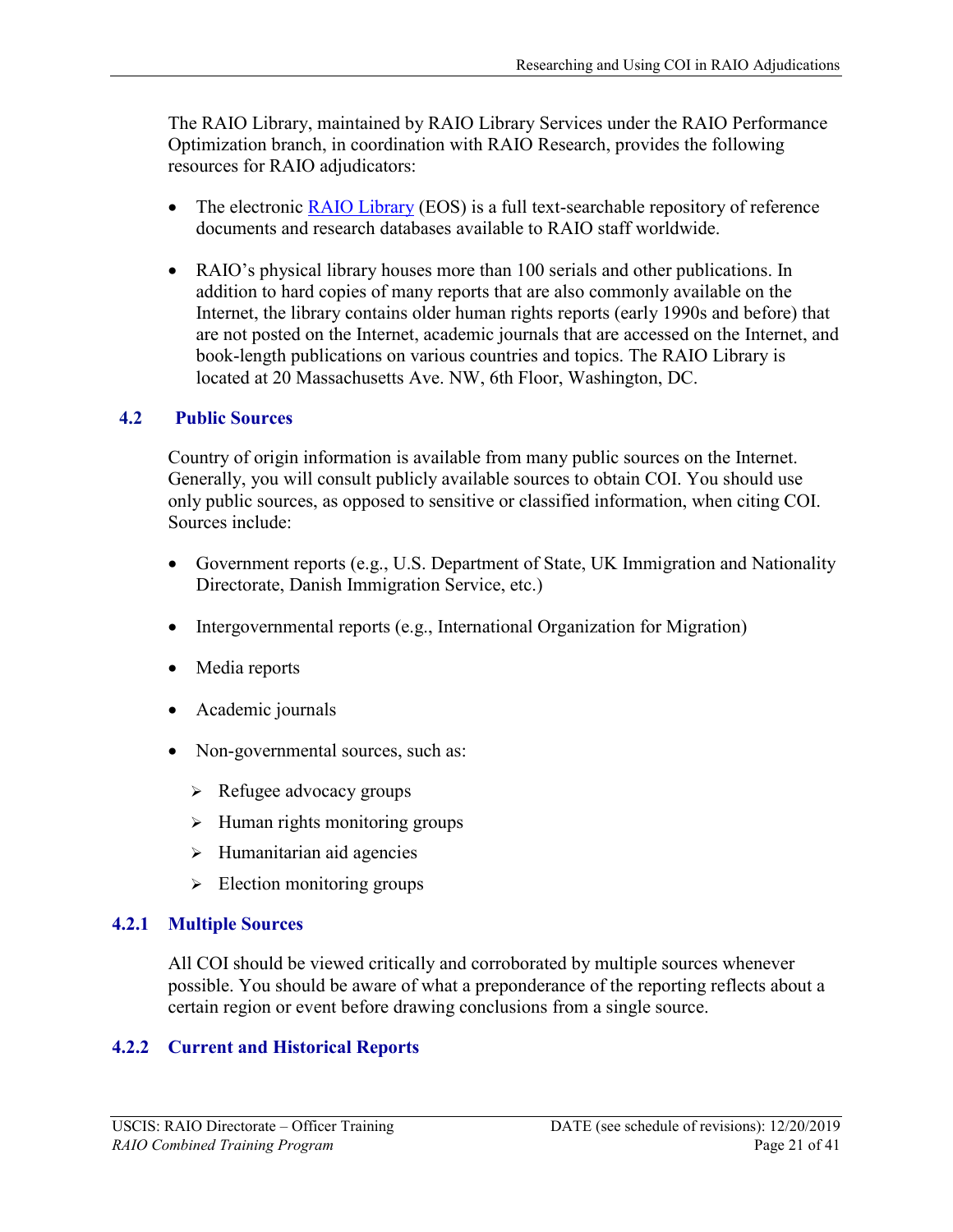In addition to knowledge of current conditions in the countries that refugee interviewees are from, in many instances you will also need information regarding historical events in order to evaluate a claim properly. An interviewee may present evidence of past events that should be examined in light of both current and historical reporting.

When evaluating claims involving very recent events, you must conduct research using the most current information available, especially when conditions are deteriorating in a country. Conditions in a country of origin rarely improve markedly overnight, but they can deteriorate rapidly. However, if you are seeking to corroborate a specific historical incident, you may need to consult earlier sources -- those from the appropriate time period -- to find the information that you need. Overall, it is important to ensure that the research you conduct for interviews is both current and historically relevant to the issues presented.

## <span id="page-21-0"></span>**4.3 Reputable Sources for Internet Research**

Some websites specialize in collecting COI or human rights reports from a variety of sources. In addition to the RAIO Library, the sites are excellent places to start your research.

- **[Refworld](http://www.refworld.org/)** is a United Nations High Commissioner for Refugees (UNHCR) repository of country of origin information. However, as of January 2019, Refworld is no longer maintaining and updating its COI collections. Refworld will focus instead on its "collections of national legislation and jurisprudence relating to refugee law."
- **[ECOI](https://www.ecoi.net/)** is the European Country of Origin Information Network, a collection of materials with a focus on information for asylum and refugee status determinations.

There are other country of origin research collections available online. Some are maintained by universities, like the University of Minnesota and the University of Connecticut, and others are privately managed. Whenever you use information from an online collection, you should use only materials that clearly identify the original author and/or publisher.

Other websites publish their own independently researched, primary source materials. These sources can often provide the most accurate accounts of conditions in a particular country.

• **The [U.S. Department of State \(DOS\)](https://www.state.gov/)** publishes a variety of reports. Though mostly known for its annual Human Rights Reports, the DOS also releases annual reports on religious freedom, general country background information, fact sheets, visa reciprocity, and document availability. The DOS releases periodic topical reports and oversees the Humanitarian Information Unit (HIU) that drafts reports, maps, and statistics about humanitarian crises all over the world.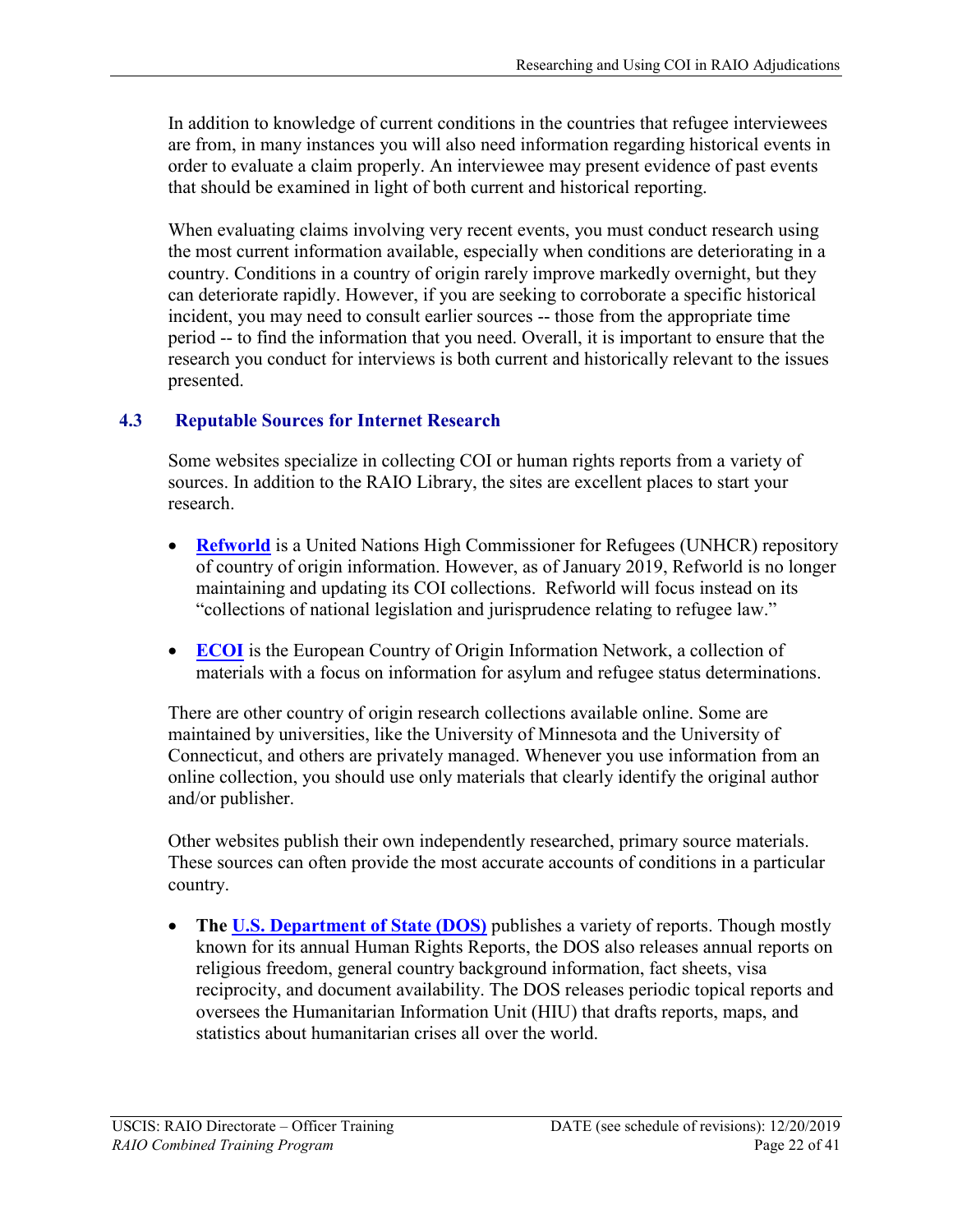- **[Human Rights Watch \(HRW\)](https://www.hrw.org/)** is a leading human rights organization with representatives worldwide. It regularly publishes reports on violations of international human rights.
- **[Amnesty International \(AI\)](https://www.amnesty.org/)** is another prominent human rights organization that releases annual and periodic reports with reliable COI.
- **[International Crisis Group \(ICG\)](https://www.crisisgroup.org/)** is a non-governmental organization (NGO) that reports on conflicts and country of origin information around the world.
- **[IHS Jane's](https://janes.ihs.com/janes/home)** is a subscriber-based intelligence service that produces original reports on foreign governments and NGOs. It is accessible through computers on the DHS network.

There are many other organizations that publish reports detailing conditions in foreign countries, or on specific regions or topics. Some have established international reputations for providing reliable information. All organizations and reports should be evaluated independently for reliability. Links to reliable foreign government Internet sources, such as the Danish Immigration Service and the UK Border Agency, can be found in the RAIO Research Unit's [Encyclopedia of Internet Resources](https://ecn.uscis.dhs.gov/team/raio/Research/SiteAssets/SitePages/ResearchHome/Encyclopedia%20of%20Internet%20Resources.pdf) on the ECN.

Newspapers, periodicals, and online publications can also serve as source material for COI. Most well-known news organizations have standards to ensure accuracy, and publish retractions when mistakes are made. However, you should distinguish between objective news reporting and opinion pieces, as discussed below in Assessing Source Reliability.

## <span id="page-22-0"></span>**5 RESEARCH METHODS**

#### <span id="page-22-1"></span>**5.1 Assessing Source Reliability**

Any source of information is only as useful as it is reliable. A source of information that distorts facts to promote an agenda or routinely makes factual errors should not be relied upon. If a source generally bases its reporting on the facts as agreed upon by a majority of observers, it gains credibility.

Materials supplied by the RAIO Research Unit may be presumed reliable. All other sources should be evaluated carefully.

## <span id="page-22-2"></span>**5.2 Evaluating the Reliability of Unfamiliar Sources**

There are many issues that should be considered to determine the reliability of an unfamiliar source.

## <span id="page-22-3"></span>**5.2.1 Agendas**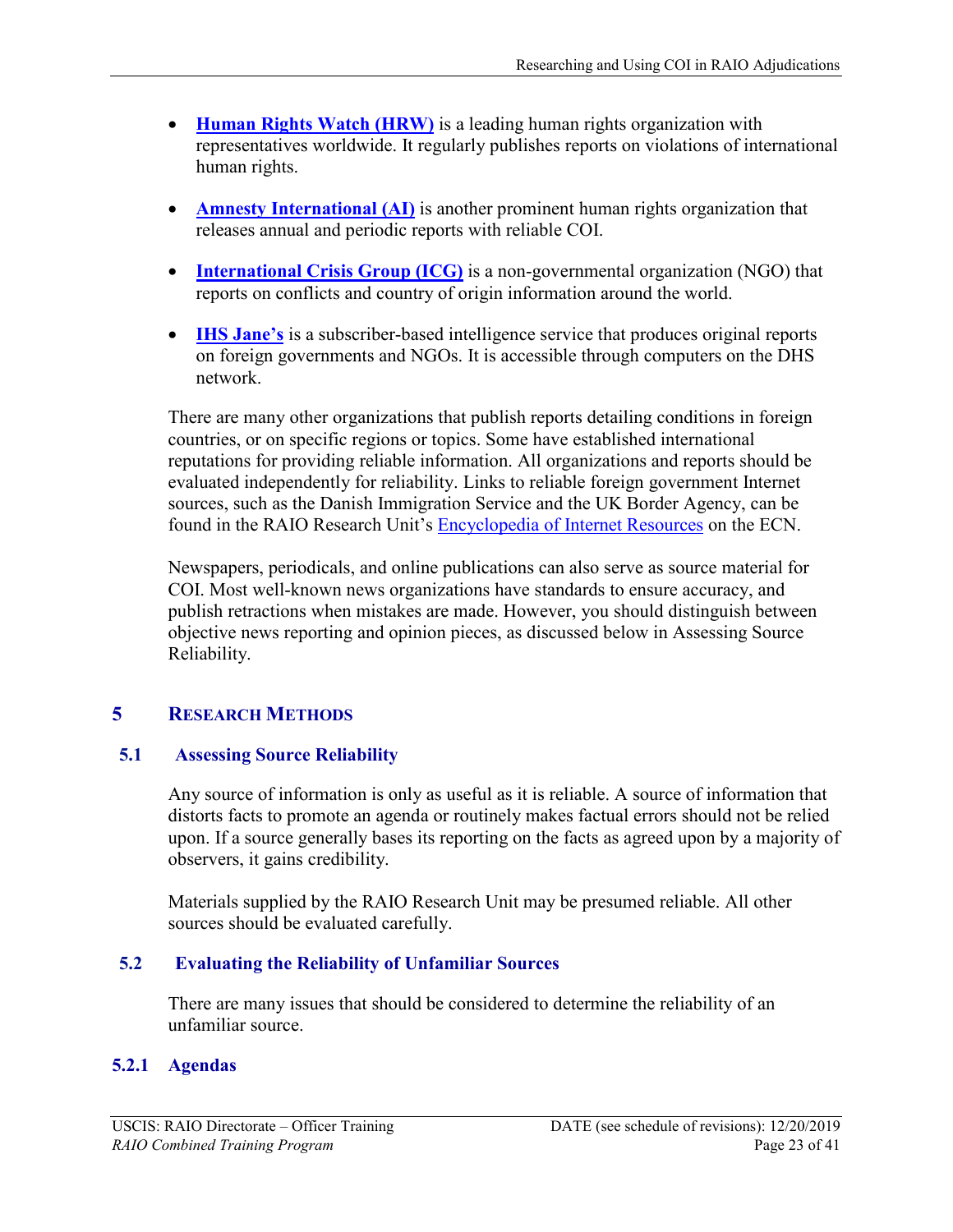You should consider the agenda of a source when evaluating the facts reported by that source. That a source may have a perspective or bias does not mean that it should be assumed to be factually wrong.

#### **Example**

The New York-based Committee to Protect Journalists has an agenda to protect journalists, but it is this agenda that motivates the organization to compile a detailed list of journalists who have been attacked and imprisoned.

You should look behind the rhetoric and political objectives that influence an organization's effort in order to distinguish between what the organization's agenda is and whether it makes a good-faith effort to present facts in a credible manner.

#### <span id="page-23-0"></span>**5.2.2 Print and Broadcast Media**

COI obtained from media sources should be reviewed with caution, and you should be aware of the potential for distortion of truth by the media due to censorship, manipulation, and lack of expertise.

- Censorship and manipulation The media in refugee-producing countries and some countries of first asylum that may be experiencing domestic problems, may be inhibited and cautious due to local censorship and to the local media's practice of portraying the government favorably. The squelching of local media coverage of human rights abuses is common in countries where such issues are prevalent. Similarly, manipulation of the media to further political agendas is common in many refugee-producing countries.
- Lack of expertise It may be difficult to determine whether the underlying facts of a story are accurate because journalists are often unfamiliar with local law, human rights law, and/or the history or political details of certain conflicts. Journalists may fail to look beyond what was presented to them, and often do not have the time or resources to verify all of the information they receive. Therefore, they may misrepresent an issue out of ignorance.

## <span id="page-23-1"></span>**5.2.3 Considerations for Unfamiliar Sources**

- Is the information generally consistent with other reporting, or can it be otherwise corroborated?
- Does the author employ a research methodology that can be judged? Are quotes cited in context of the entire document from which they are pulled? How close was the author in time and place to the events described?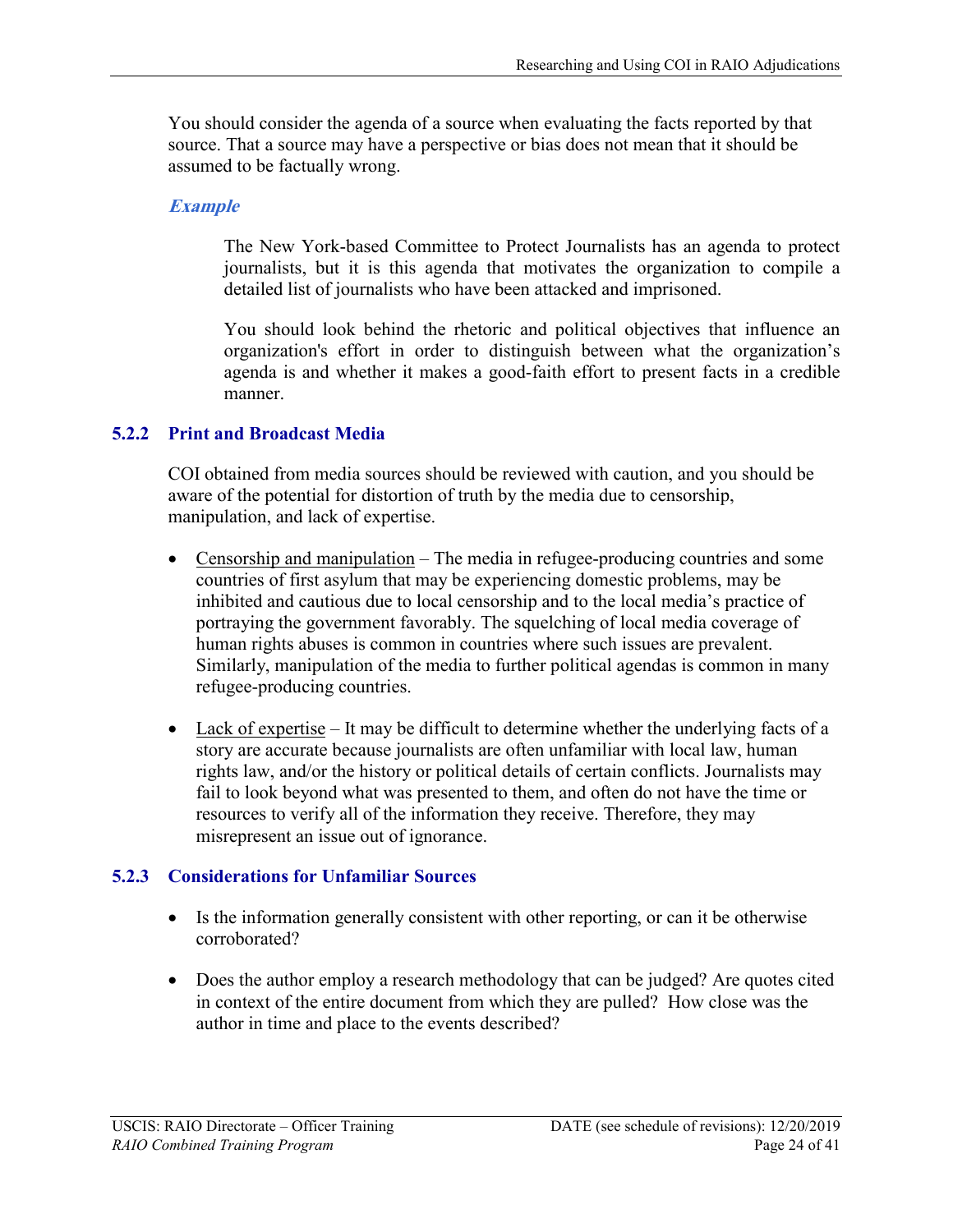- Is the tone of the report balanced or does it sound angry or vindictive? While it is important to consider the tone of the report, remember also to look past the rhetoric and try to determine the facts.
- Is there any information available about the group that prepared the report and does such information indicate any bias on the part of the group?
- If the source is an NGO, what is its philosophy?
- If the source is an intergovernmental or quasi-governmental organization, what is its mandate?
- If the source is a newspaper or magazine, what is its political bent?
- If the source is a government source, what is the government's record in the area of human and civil rights? Can its information be corroborated? Does freedom of the press exist? What, if any, foreign policy considerations may be at play that might influence the reporting on a particular country or region?
- If you are evaluating an unfamiliar website, consider the following:
	- $\triangleright$  What does the URL tell you about the site?
	- $\triangleright$  Who is the author/publisher of the site?
	- $\triangleright$  How current is the information on the site?
	- $\triangleright$  Does the bias of the author/publisher affect the usefulness of the information?
	- Are there other websites/sources that corroborate the information presented?

## <span id="page-24-0"></span>**5.3 Research Tips**

There are many useful techniques to follow to make the country of origin research process as effective and efficient as possible.

## <span id="page-24-1"></span>**5.3.1 Become Familiar with the Types of Information Available**

Due to time constraints, it is imperative that you become familiar with the wide array of sources that are available and how these sources can be used most efficiently. It is also important that you know which sources to consult in different situations. You should know when it is best to consult the Internet, the Intranet, your office library, or the RAIO Research Unit. [Asylum Adjudicatons Supplement – Become Familiar with the Types of [Information Available\]](#page-40-1)

- Use electronic resources to the greatest extent possible because key terms can be searched easily.
- Use search engines to locate information on the Internet.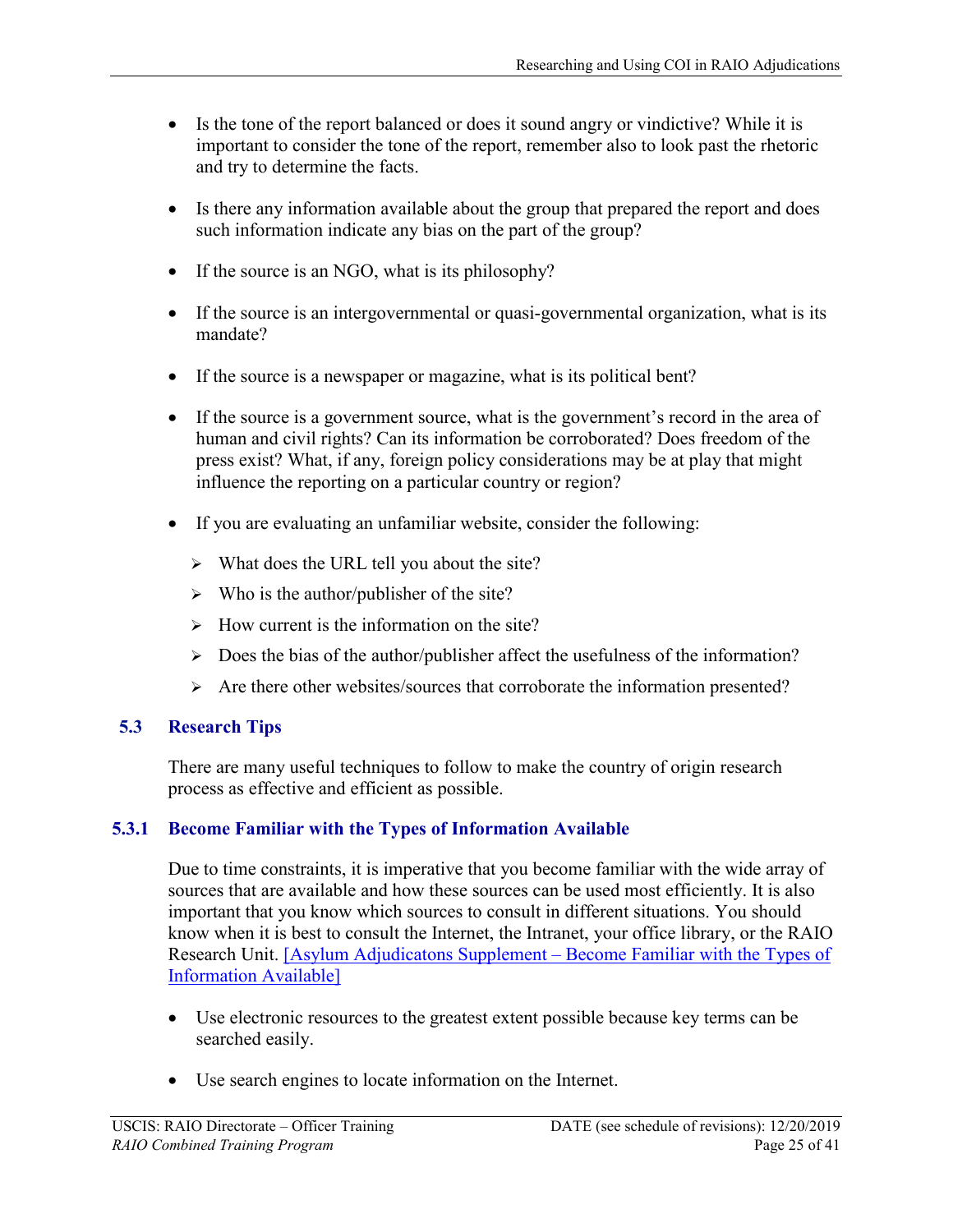- Use the Research Unit's **Encyclopedia of Online Resources** on the ECN to determine which Internet sites are the most relevant to the type of research you are doing.
- Check the [Research Products Collection](https://ecn.uscis.dhs.gov/team/raio/Research/ResearchUnitDocuments/Forms/AllItems.aspx) section of the RAIO Research Unit ECN page for relevant postings on the country and topic being researched.
- Consult specialized databases available on the Internet. Information on these databases will not show up in the results from normal search engines. For example, Westlaw is a specialized database that can be searched for news and journal articles that often cannot be found easily on the Internet. There are other specialized databases that you have access to that may be useful, such as Open Source Center (OSC) and IHS Jane's.
- Other specialized databases are maintained by the Research Unit. These databases include the El Rescate Database covering El Salvador, the Guatemalan Military Database, and other country-specific databases.
- The RAIO Research Unit ECN page also contains the RAIO Research Unit's News Summary Bulletins and other articles and reports that are archived from the Internet. These articles and reports pertain specifically to conditions in the country of origin that may impact adjudications.

## <span id="page-25-0"></span>**5.3.2 Focus Your Research**

You should keep in mind what specific COI is needed to enable you to make a decision on the case. You should not spend valuable time reading information that is unrelated to the interviewee's claim. This may best be accomplished by first searching key terms on the Internet or other electronic sources of COI. When searching within an electronic document, be sure to use the "find" (Ctrl+F) function to locate the relevant text quickly in the document. It may also be appropriate to consult the Research Unit when you have encountered too much information and cannot synthesize it for your particular needs. The Research Unit can provide assistance in analyzing and clarifying the information gathered.

## <span id="page-25-1"></span>**5.4 Know When to Stop**

At minimum, you must have a general understanding of current conditions in the interviewee's country to make a reasoned decision. However, COI will rarely be the only basis for a decision. When a decision is not based primarily or solely on COI, you should conduct sufficient research to establish the general context of the interviewee's claim and to ensure that your knowledge of conditions in the country is up-to-date.

## <span id="page-25-2"></span>**5.4.1 Save and Reuse Your Previous Research Efforts**

Once you have conducted useful research, you should take a few minutes to organize and store your research so that it can be reused in the future if applicable. This can be done by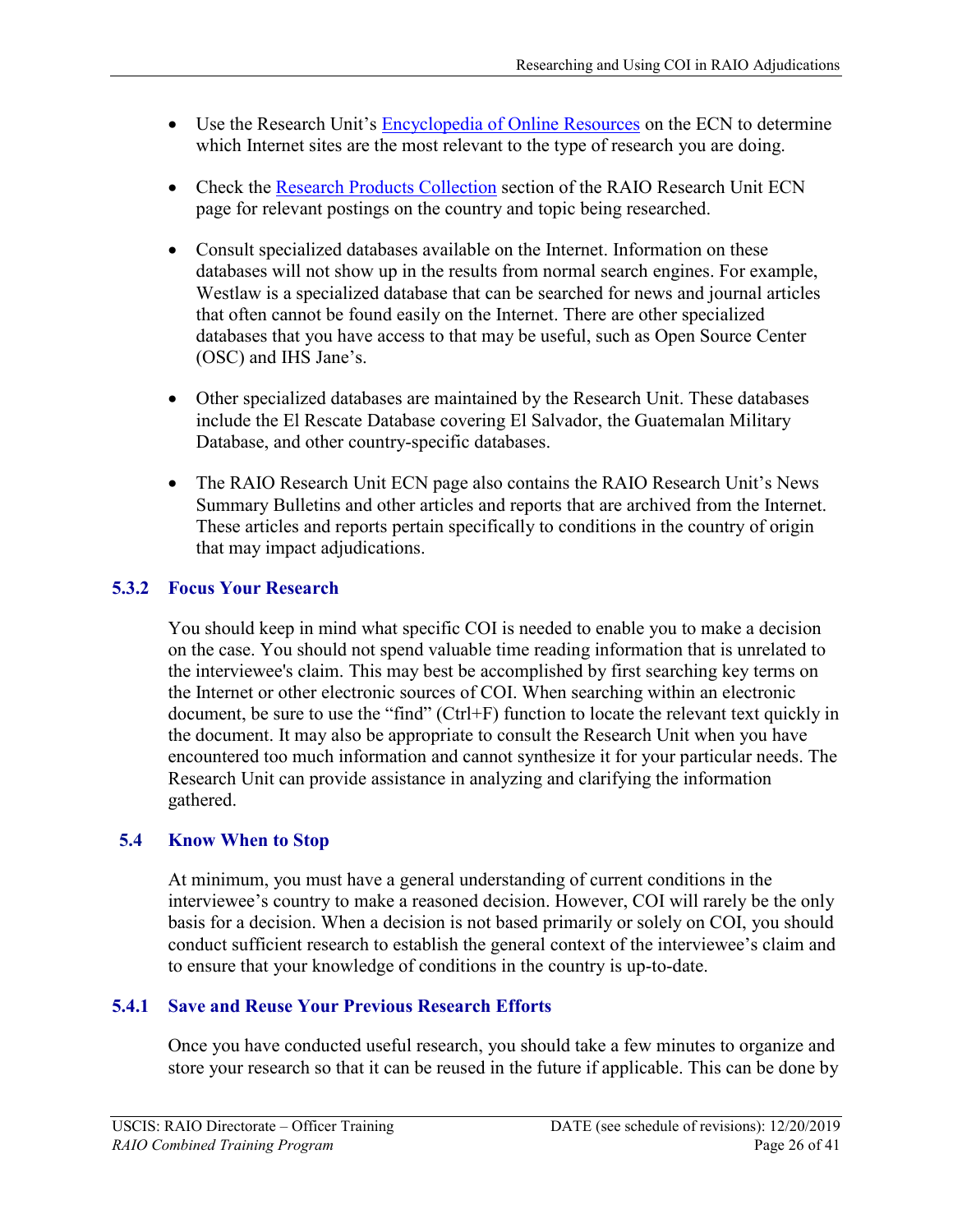bookmarking websites (if able), and/or by creating electronic country folders to store research; however, in relying on archived COI, you must update this resource periodically, as needed.

#### <span id="page-26-0"></span>**6 CONCLUSION**

Knowing how to research COI and when to apply it is important in all stages of the interviewing and decision-making process. Familiarize yourself with the resources available to you. If the COI is from an unfamiliar online site, make sure to assess the source for reliability. Country of origin information provides you with objective evidence to assess an interviewee's application for an immigration benefit. The more background country information you have, the better prepared you will be to elicit testimony and to make decisions.

## <span id="page-26-1"></span>**7 SUMMARY**

## <span id="page-26-2"></span>**7.1 Importance of Country of Origin Information**

Knowledge of the legal standards of each immigration benefit which you are responsible for adjudicating must be complemented with knowledge of relevant COI in order to adjudicate fairly, in an informed, objective, and consistent manner.

Knowledge of COI is essential to your being able to:

- Elicit relevant information at an interview
- Evaluate whether an interviewee's claim has an objective, factual basis
- Assess the credibility of the interviewee
- Determine overall eligibility fairly

## <span id="page-26-3"></span>**7.2 Role of Country of Origin Information in the Refugee/Asylum Interview Process**

It is imperative that you routinely consult COI, even when you believe you are familiar with the current situation in a country. Conditions in refugee-producing countries often are volatile and subject to frequent change.

It is the testimony provided by the interviewee at the interview that you must evaluate in light of COI in order to determine an interviewee's:

- 1. Credibility
- 2. Claim of past persecution or fear of future persecution
- 3. Involvement in acts of persecution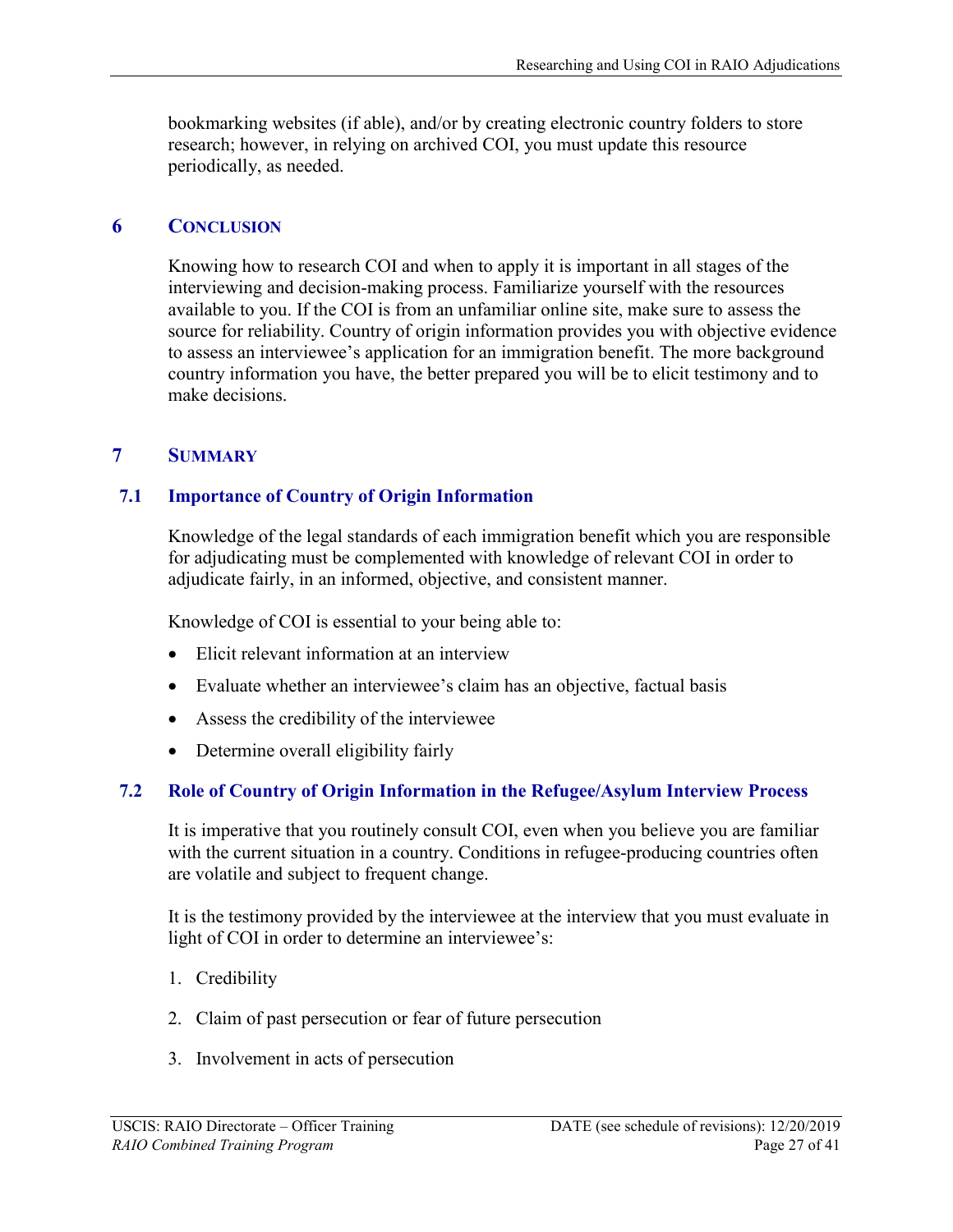- 4. Possible firm resettlement in another country
- 5. Admissibility

#### <span id="page-27-0"></span>**7.3 Sources of Information**

- The RAIO Research Unit
- The RAIO Library
- Online collections and databases
- Publicly available sources on the Internet

## <span id="page-27-1"></span>**7.4 Research Methods**

When conducting country of origin research, it is important to consult a variety of sources to gain as comprehensive an understanding of the country as possible. You should be aware of what a preponderance of the reporting says about a certain area before drawing conclusions about conditions in that area from a single source.

- 1. Consider the agenda, mandate, or political leaning of a source.
- 2. Can information provided by a source be corroborated by other reputable sources?
- 3. If using a media source, consider the political bent (pro-government, opposition), the possibility for manipulation, and the expertise of the reporter.
- 4. If you are evaluating an unfamiliar website, consider the following: •
- What does the URL tell you about the site?
- Who is the author/publisher of the site?
- How current is the information on the site?
- Does the bias of the author/publisher affect the usefulness of the information?
- Are there other websites/sources that corroborate the information presented?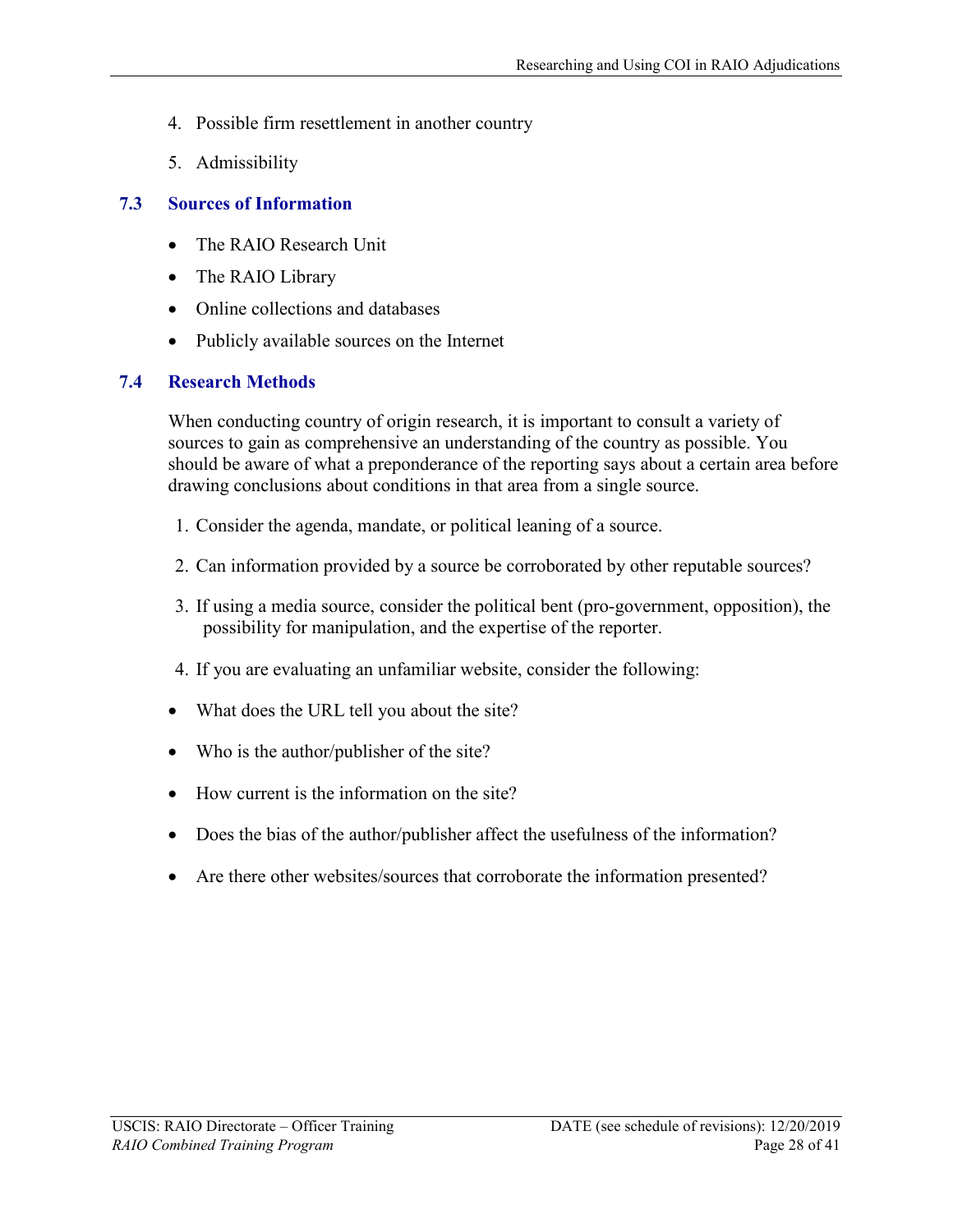#### **PRACTICAL EXERCISES**

#### <span id="page-28-0"></span>**Practical Exercise # 1**

- **Title**: Country of Origin Research for Refugee Processing
- **Student Materials**: Computer Lab with Internet and Intranet Access

doing targeted country of origin research in preparation for upcoming circuit ride

Please research the following on the country of nationality that you will be interviewing for your upcoming circuit ride:

- $\triangleright$  Thailand Circuit Ride:
- Burmese interviewees, mostly ethnic Karen and Karenni and Burmese Muslims
- > Malaysia Circuit Ride:
- $\triangleright$  Burmese interviewees, mostly ethnic Chin
- $\triangleright$  Nepal Circuit Ride:
- $\triangleright$  Bhutanese interviewees of Nepali ethnicity
- > Turkey and Jordan Circuit Ride:
- $\triangleright$  Iraqi interviewees of Christian, Shia Muslim, and Sunni Muslim religions, employees or associates of USG and its allies

Among the members of your circuit ride group, divide up the following topics for research and  $5 - 10$  minute presentation to the class:

- 1. What kinds of individuals have been persecuted in the interviewee's country of origin?
- 2. On what grounds have they been persecuted in the country of origin?
- 3. What is the ethnic breakdown in the country of origin?
- 4. What is the religious breakdown in the country of origin?
- 5. Identify 2 significant events that have taken place in the country of origin within the past 2 decades (for example: military campaigns, elections, protests, intrastate conflicts, etc.).
- 6. What kinds of human rights violations and abuses take place against the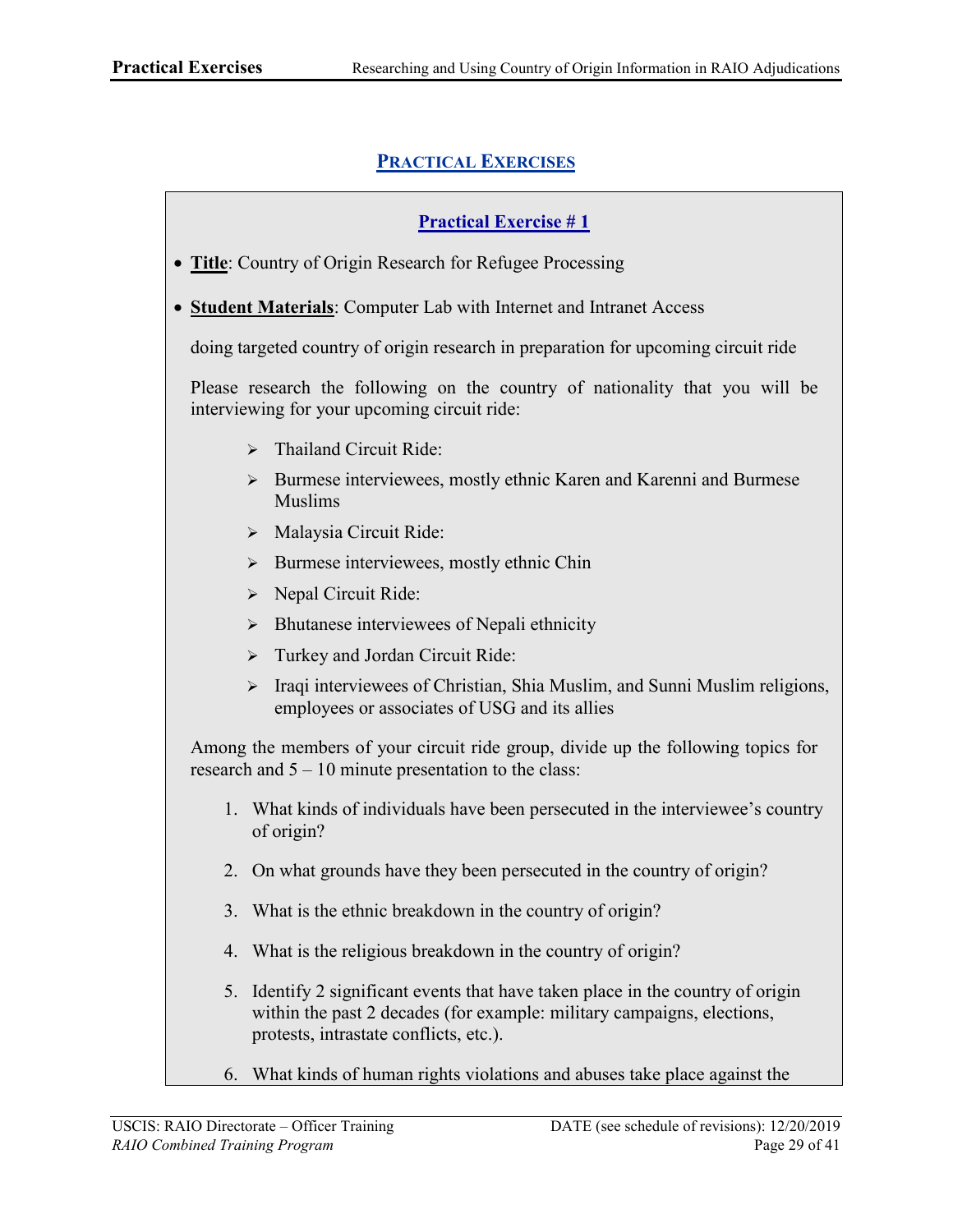interviewee population in their country of origin?

- 7. Who are the persecutors in the country of origin?
- 8. What countries border the country of origin?
- 9. What potential "terrorist organizations" (as defined in INA  $212(a)(3)(B)(vi)$ ) exist in the country of origin or among the specific refugee population to be interviewed?
- 10. What is the ability of the government to protect refugee interviewee in country of origin/persecution?
- 11. Obtain geography/Maps of country of origin that clarify where abuses or groups at risk are located
- 12. Collect Information on characteristics particular to the ethnic or religious group, such as location, language, dress, history
- 13. Collect information on potential "persecutors" in the country of origin •

Conduct research on the status of these interviewees in the country you will be interviewing them in.

## **Practical Exercise #2**

There are no student materials for Practical Exercise #2.

#### **Practical Exercise #3**

There are no student materials for Practical Exercise #3.

## **Practical Exercise #4**

- **Title**: Case Study
- **Student Materials**: Computer Lab with Internet and Intranet Access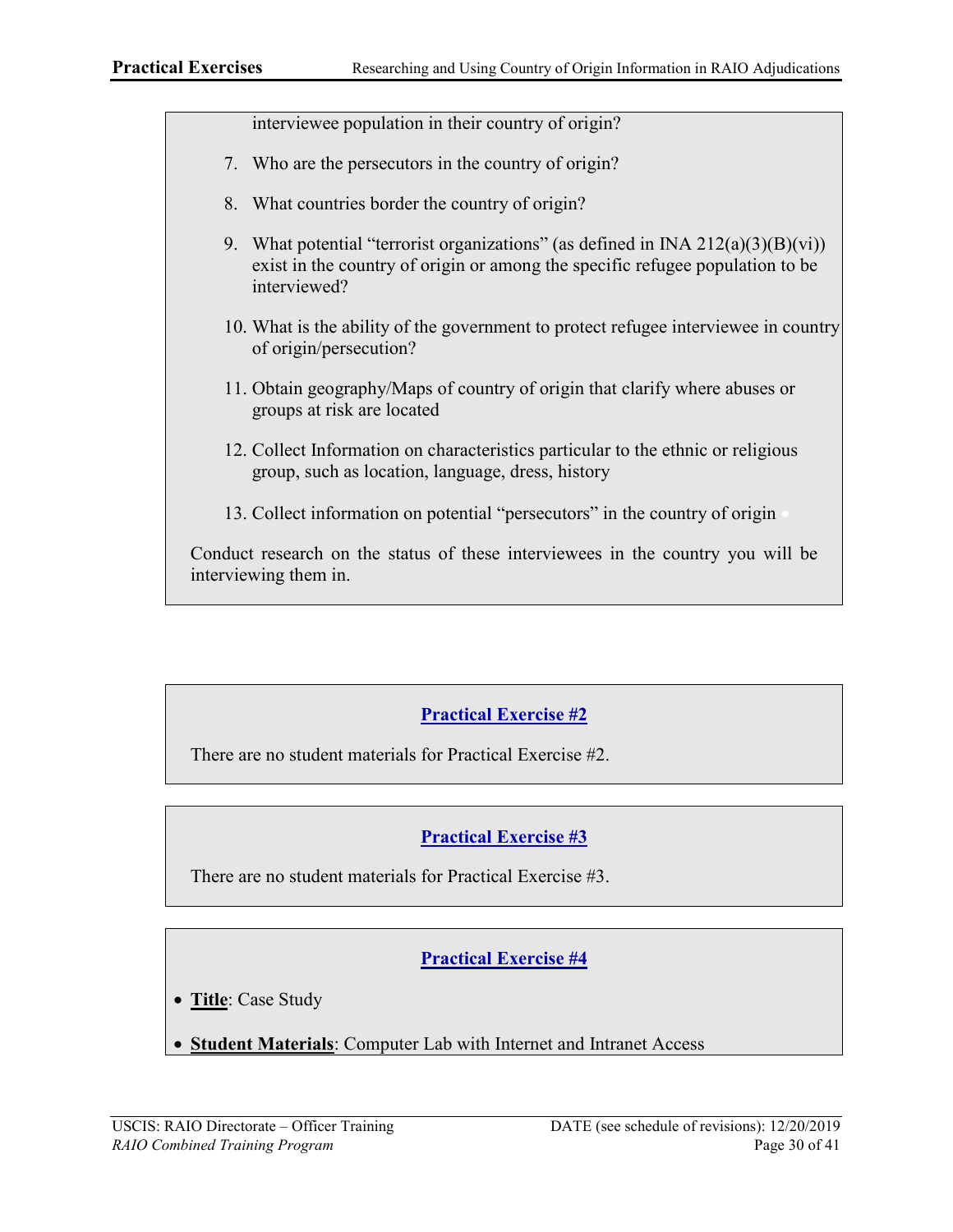Fact pattern:

Interviewee states that she was a math teacher at a rural school in Colombia. Although she has never been especially involved in trade union activities, her close friend – a teacher at the same school – was. Her friend was kidnapped and killed recently by one of the two militant groups fighting in her area, the FARC or the United Self-Defense Forces of Colombia. She is afraid that she will be similarly targeted.

Conducting a quick 10-minute internet search using keywords such as "Colombia" "trade union" "kidnapping" "FARC" and "United Self-Defense Forces of Colombia" you were able to find COI.

How would you utilize this information in the asylum interview to elicit information material to this interviewee's claim?

- 1. List lines of inquiry that you would use in the interview.
- 2. Suppose that, when you asked the interviewee which group she believes kidnapped her friend and colleague, she replied that (based on what she heard) she believes that it was a left-wing, communist group known as the "United Self-Defense Forces of Colombia". What would be your initial reaction to this response in terms of evaluating interviewee's credibility? What follow-up questions would you need to ask to determine whether your initial reaction was appropriate?

## **Practical Exercise #5**

After you read *[Galina v. INS](https://a.next.westlaw.com/Document/I06285210798411d98c82a53fc8ac8757/View/FullText.html?transitionType=UniqueDocItem&contextData=(sc.Default)&userEnteredCitation=213+F.3d+955)*, 213 F.3d 955 (7th Cir. 2000), consider what kind of COI reports would have properly supported the BIA's decision.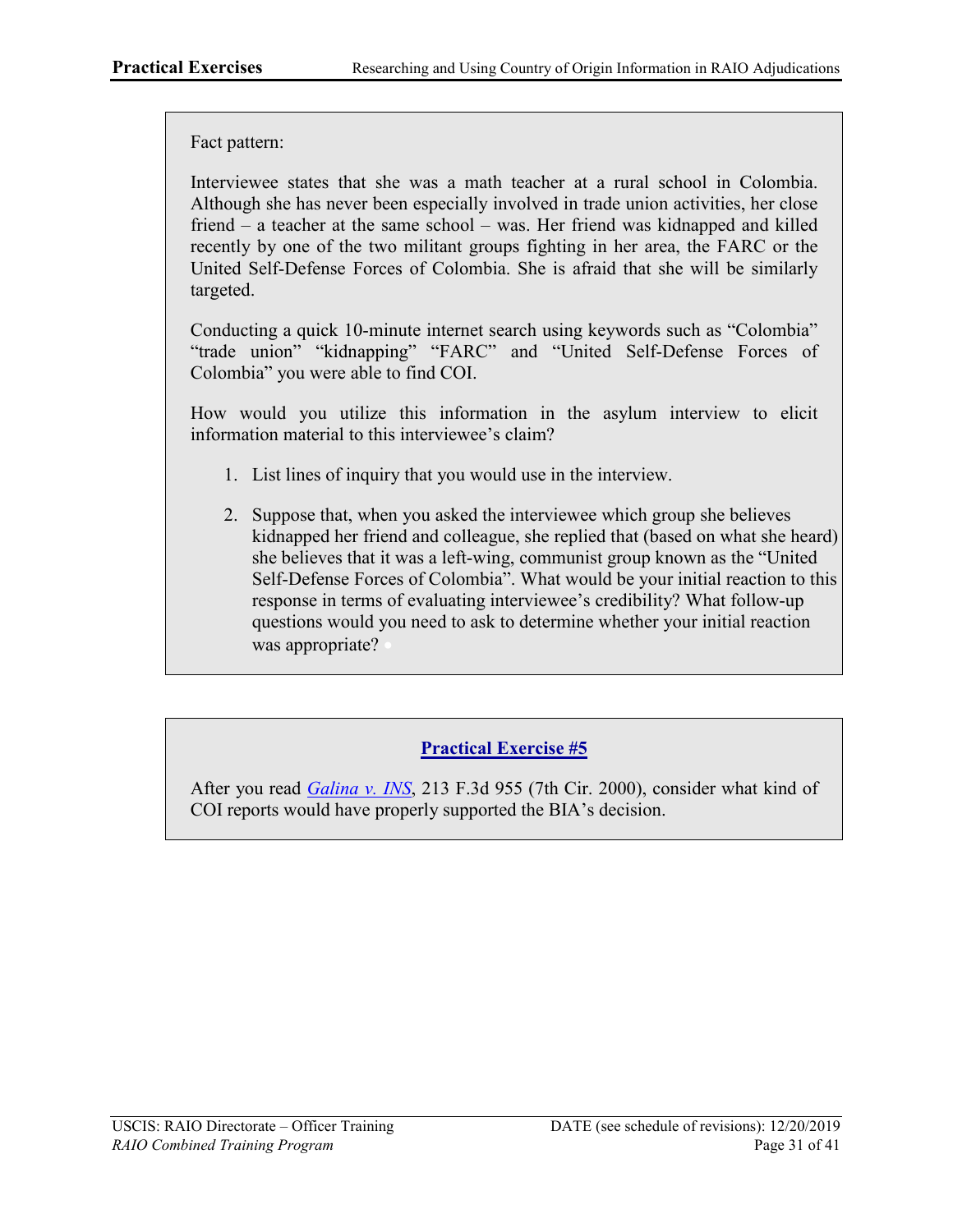#### <span id="page-31-0"></span>**OTHER MATERIALS**

There are no Other Materials for this module.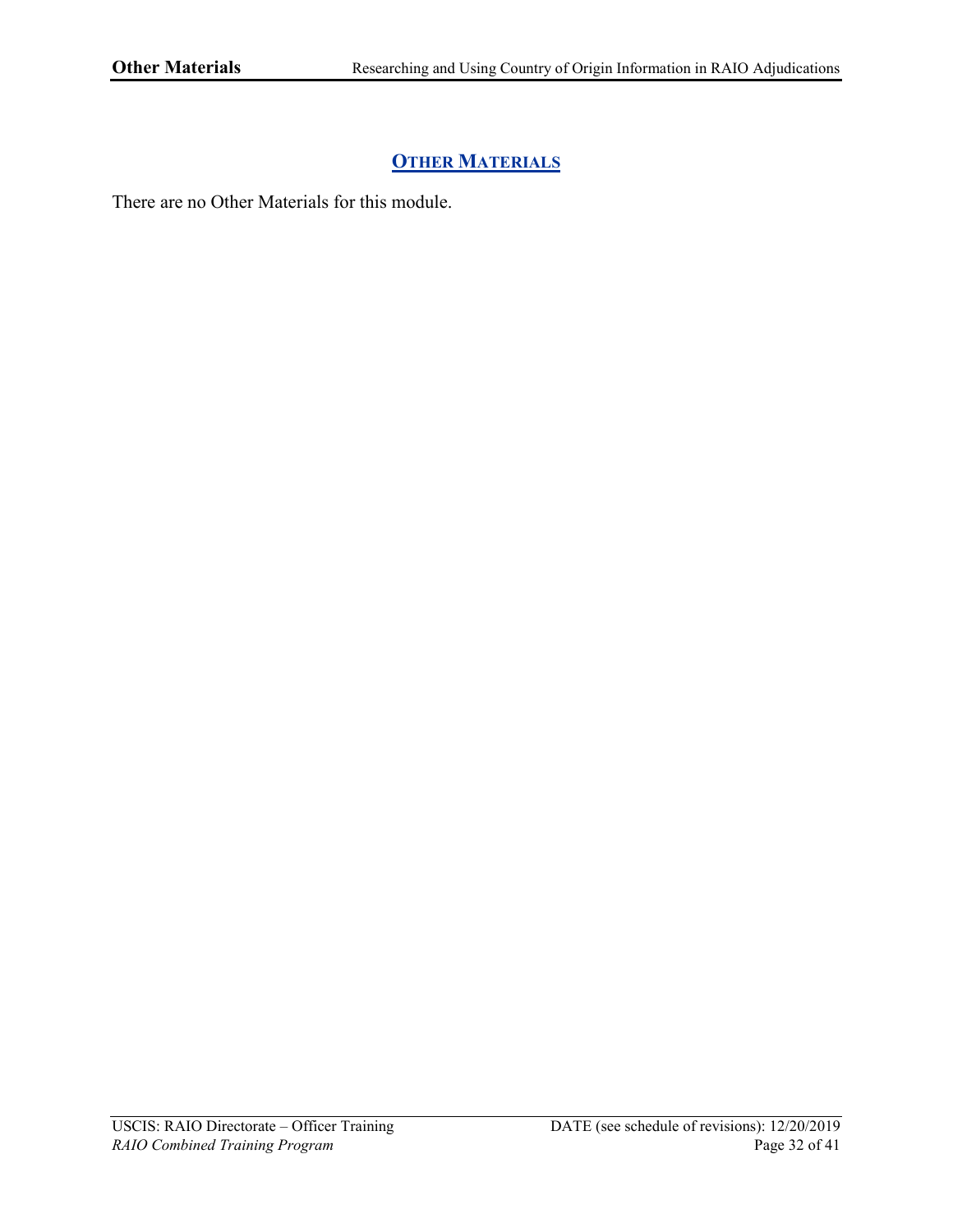#### <span id="page-32-1"></span>**SUPPLEMENT A – INTERNATIONAL AND REFUGEE ADJUDICATIONS**

<span id="page-32-2"></span><span id="page-32-0"></span>The following information is specific to international and refugee adjudications. Information in each text box contains adjudication-specific procedures and guidelines related to the section from the Training Module referenced in the subheading of the supplement text box.

#### **REQUIRED READING**

1. Joanna Ruppel, Chief, Refugee Affairs Division, *[Clarifying Guidance on the Use of](https://ecn.uscis.dhs.gov/team/raio/PerMgt/Training/Lesson%20Plans/Use%20of%20Country%20Of%20Origin%20Information%20in%20Refugee%20Adjudications%204-30-2019.pdf)  [Country of Origin Information \(COI\) in Refugee Adjudications](https://ecn.uscis.dhs.gov/team/raio/PerMgt/Training/Lesson%20Plans/Use%20of%20Country%20Of%20Origin%20Information%20in%20Refugee%20Adjudications%204-30-2019.pdf)* (April 30, 2019). •

#### **ADDITIONAL RESOURCES**

<span id="page-32-3"></span>None•

#### <span id="page-32-4"></span>**SUPPLEMENTS**

**[International and Refugee Adjudications](#page-8-0) Supplement – Introduction**

The importance of country of origin information is emphasized in the INA at section 207(f).

**INA § 207: Annual admission of refugees and admission of emergency situation refugees.**

(f) Training

(1) The Attorney General, in consultation with the Secretary of State, shall provide all United States officials adjudicating refugee cases under this section with the same training as that provided to officers adjudicating asylum cases under section 208.

(2) Such training shall include country-specific conditions, instruction on the internationally recognized right to freedom of religion, instruction on methods of religious persecution practiced in foreign countries, and applicable distinctions within a country between the nature of and treatment of various religious practices and believers.

<span id="page-32-5"></span>**International and Refugee Adjudications Supplement – [Pre-Interview](#page-10-2)**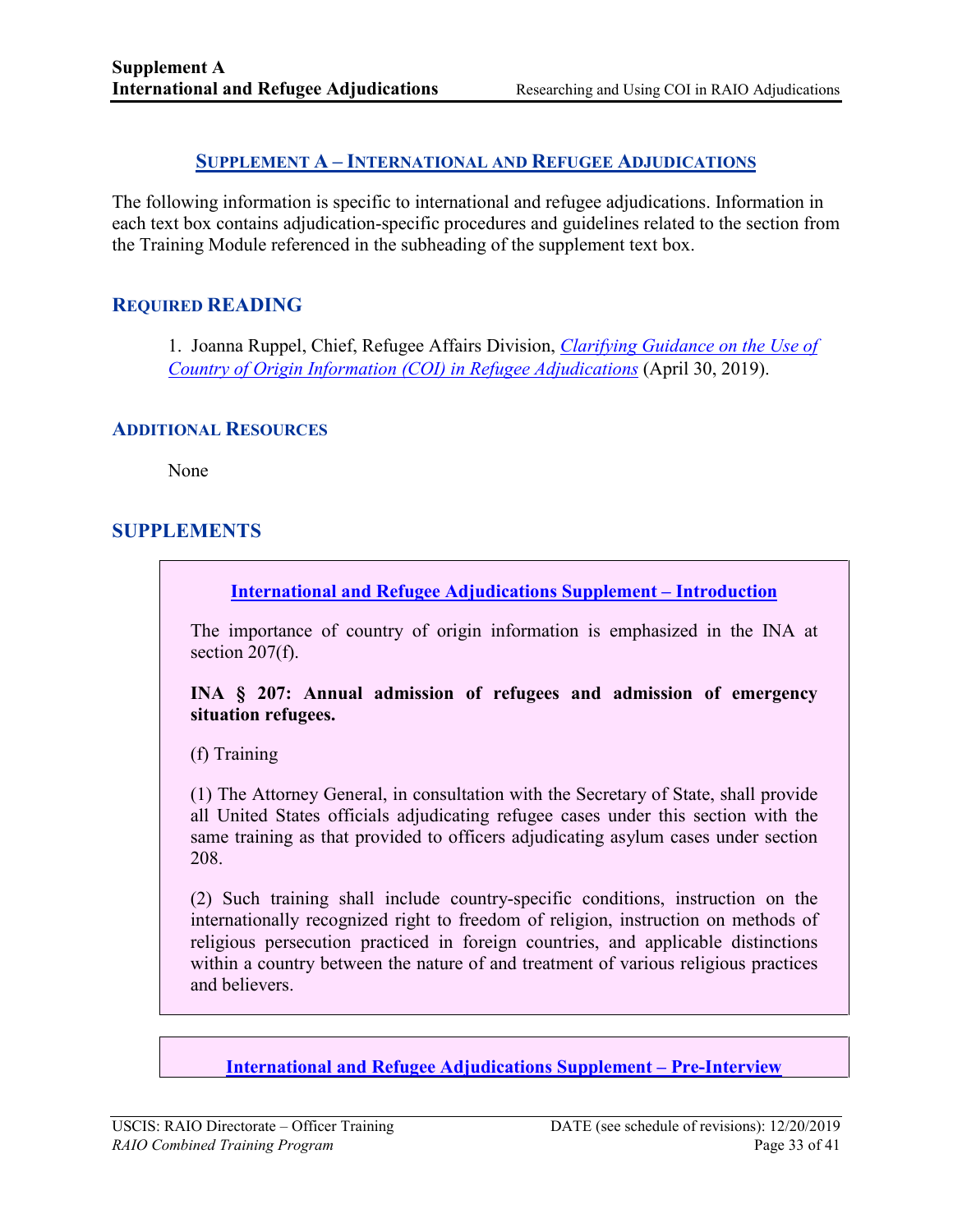#### **[Preparation](#page-10-2)**

#### **Circuit Ride and Interview Preparation**

It is imperative that you routinely conduct country of origin research in preparation for every circuit ride. You may be interviewing interviewees of the same nationality, or interviewees of numerous nationalities at a particular refugee processing location. It is your responsibility to maintain up-to-date knowledge about the country or countries of origin. Having a manageable collection of country reports available for reference will be useful while on circuit ride.

To gather the most useful collection of country reports for a circuit ride, select reports that provide information on the conditions in the interviewee's country of origin around the time of the interviewee's flight from his or her country as well as information on current conditions in the interviewee's country of origin. When refugee interviewee documentation can be accessed in the WRAPS database in advance of a circuit ride, you may ascertain the nature of the refugee claims presented for interview and more effectively focus your research on the most relevant country of origin information. You should learn as much as possible about ethnic groups, religions, political organizations, elections, demonstrations, attacks, locations, timing of events, etc. that are presented in the claims of the refugee interviewees to focus country of origin research prior to the circuit ride.

When the nature of the refugee claims is not known in advance, it is best to bring along reports that are as comprehensive as possible and address the situation of groups at risk in a country. A glossary of political parties and a timeline of events for countries is often a useful reference to have on hand.

#### <span id="page-33-0"></span>**[International and Refugee Adjudications](#page-10-3) Supplement – Eliciting Testimony at [the Interview](#page-10-3)**

Generally, in refugee processing situations, you are interviewing many interviewees from the same country of origin. Often interviewees at a given processing location may have similar types of refugee claims either because they fled the same area within their home country or because they face similar situations of danger. In such situations, draw on your knowledge of COI gained during predeparture preparation to evaluate these claims, rather than researching each individual case. However, if you encounter a claim that is unfamiliar or unusual in light of known COI, then additional research will likely be necessary in the field.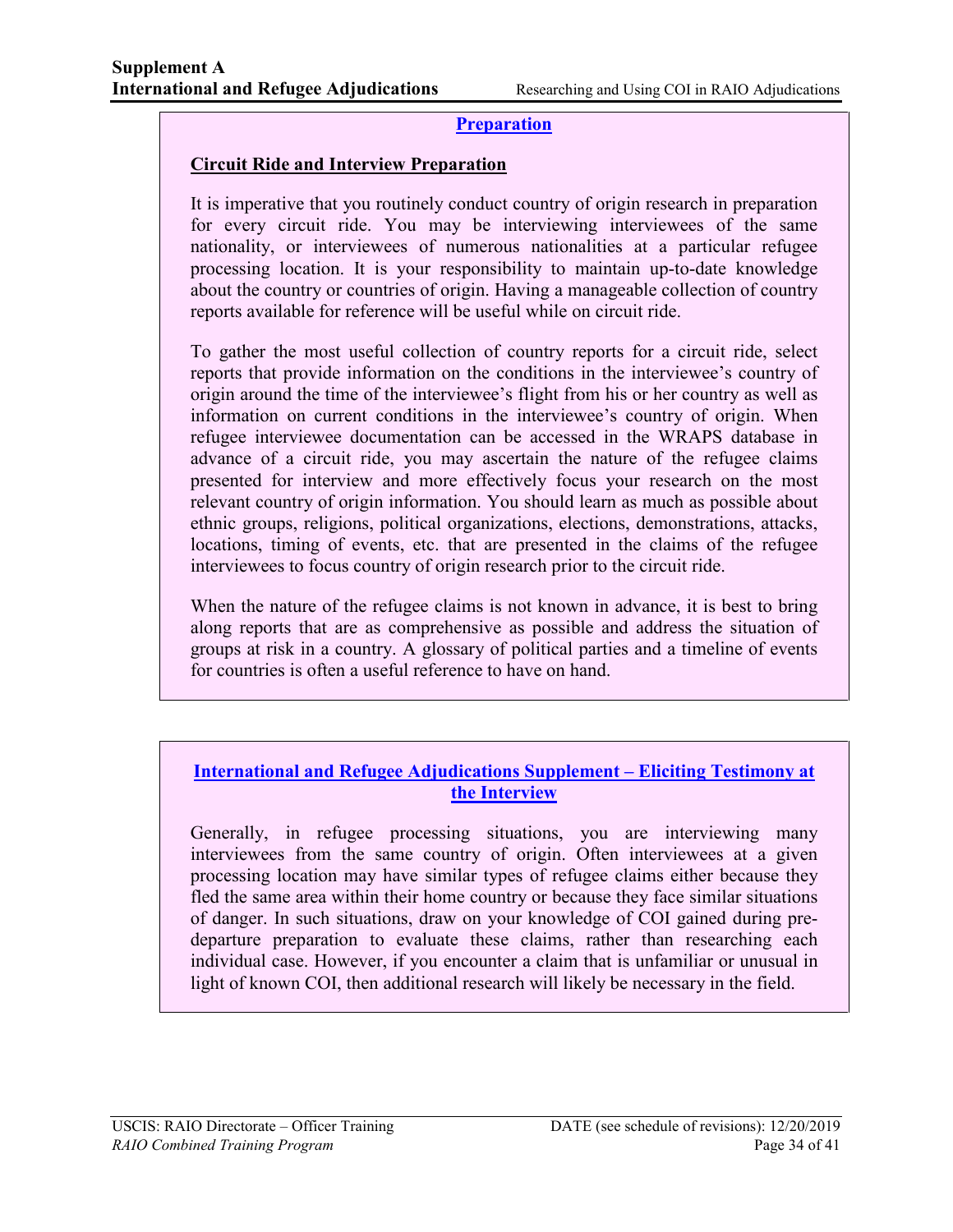#### <span id="page-34-0"></span>**[International and Refugee Adjudications](#page-18-2) Supplement – RAIO Research Unit**

#### **Country of Origin Research in Washington, DC**

You will be conducting most of your country of origin research while in Washington, DC at the International and Refugee Affairs Division office. While in Washington, DC, you will be able to access WRAPS records of refugee interviewees scheduled for an upcoming circuit ride. You should ascertain the nature of the persecution claims from the WRAPS database and focus your research on the ethnic groups, religious groups, and political groups that are presented in the claims. Previously adjudicated cases from certain regions and populations may also help you anticipate the types of claims and issues you might encounter. While knowledge of current conditions in a country is always helpful in evaluating refugee claims, country of origin research should also focus on the time frame of the events that caused interviewees to flee when they did.

Maps, glossaries, timelines of events, and comprehensive reports are ideal country of origin resources to take with you on a refugee detail. Searching the Internet is the most common method for you to access COI. However, many resources are not accessible online. The RAIO Knowledge Management Center contains hardcopy reports and lengthier historic and background publications that may be useful.

IRAD has also developed Adjudicative Aids for populations most commonly encountered. The adjudicative aids serve as a great starting point for conducting research because they identify the key issues, red flags, and historical events associated with each population. Research on the issues highlighted in the adjudicative aids will help you elicit testimony and assess credibility because you will have more objective knowledge to weigh against the claims of the interviewee.

You will receive a Pre-Departure Briefing (PDB) prior to each circuit ride. A portion of the PDB addresses general information about the populations that will be interviewed and the issues that often arise during interviews (e.g. grounds of inadmissibility that seem to be common, armed groups known to be associated with a certain population, etc.).

The PDBs often provide country of origin material to the interviewers, either electronically or as hard copies. However, the PDB is not meant to replace individual research. Dedicate individual time to conduct research. You may discover that the issues are numerous and complex and some sources like human rights reports may take a significant amount of time to review. While most COI information has been transferred to the ECN, some of the COI sources discussed and distributed during PDB may still found on the share drive.

#### **Country of Origin Research while on Circuit Ride**

Generally speaking, there will be limited time and opportunity to conduct country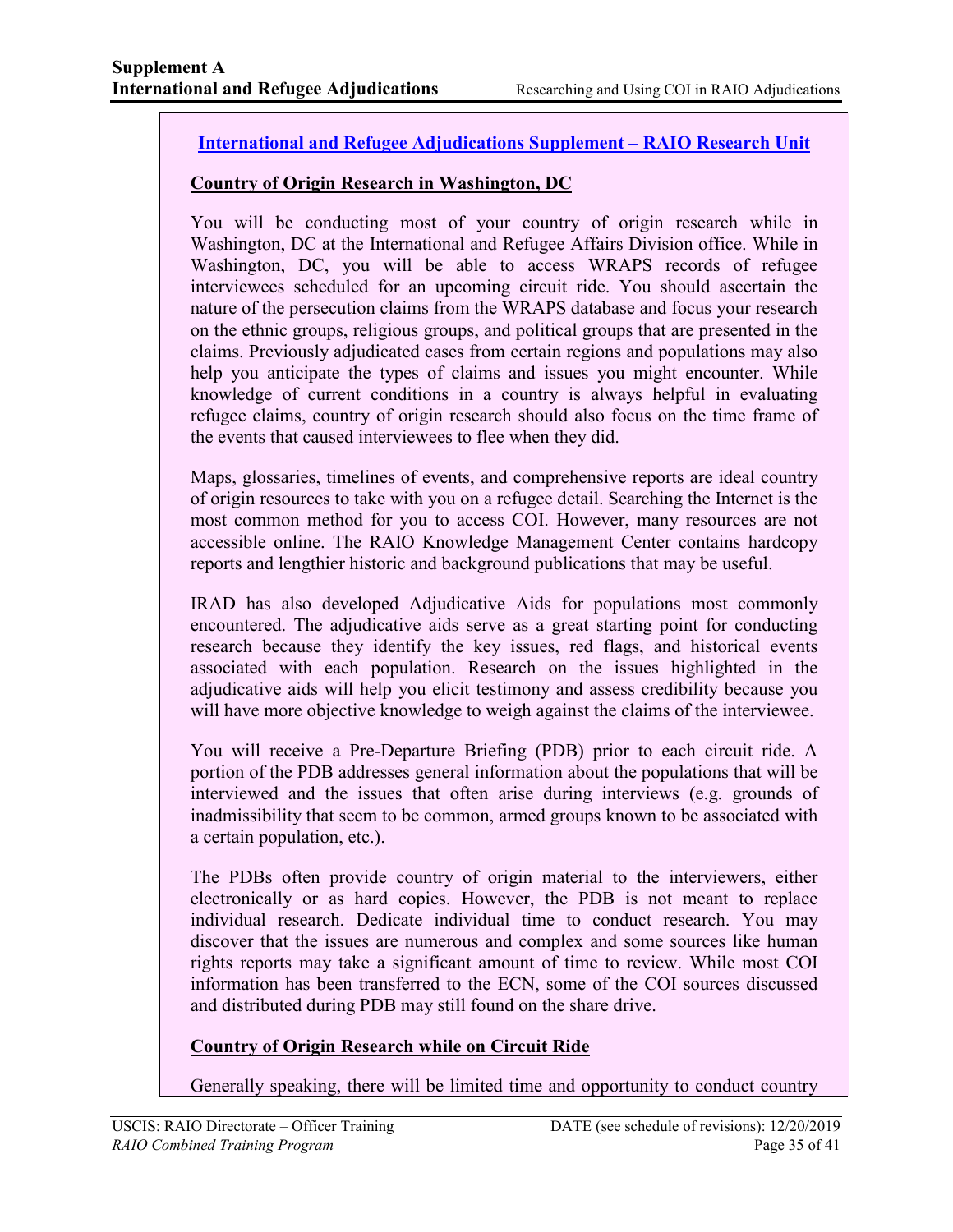of origin research while overseas due to a rigorous interview schedule and limited internet access at some locations. As such, time may be provided during PDBs to compile country of origin research, or commonly cited research will be provided to you. It is good practice to take country reports with you to reference while overseas. At times, however, a novel issue will arise in a case that will require additional research. All such cases should be discussed with your team leader and each issue may be handled in a variety of ways: you could be permitted time to do the necessary research; the Team Leader or another team member could do the research for the case; a query could be sent to the appropriate desk officer at IRAD HQ; the Desk Officer could in turn pass these requests on to members of the IRAD Policy or Regional Operations branches, to the RAIO Research Unit, or to outside subject matter experts (for example, DoD).

As you perform more interviews with the same or similar populations during a trip, certain issues may come up repeatedly or you may become aware of particular gaps in your knowledge about country-specific issues that surface regularly in testimony. Thus, you may benefit from conducting additional research on particular issues at intervals throughout the course of a trip, if time permits.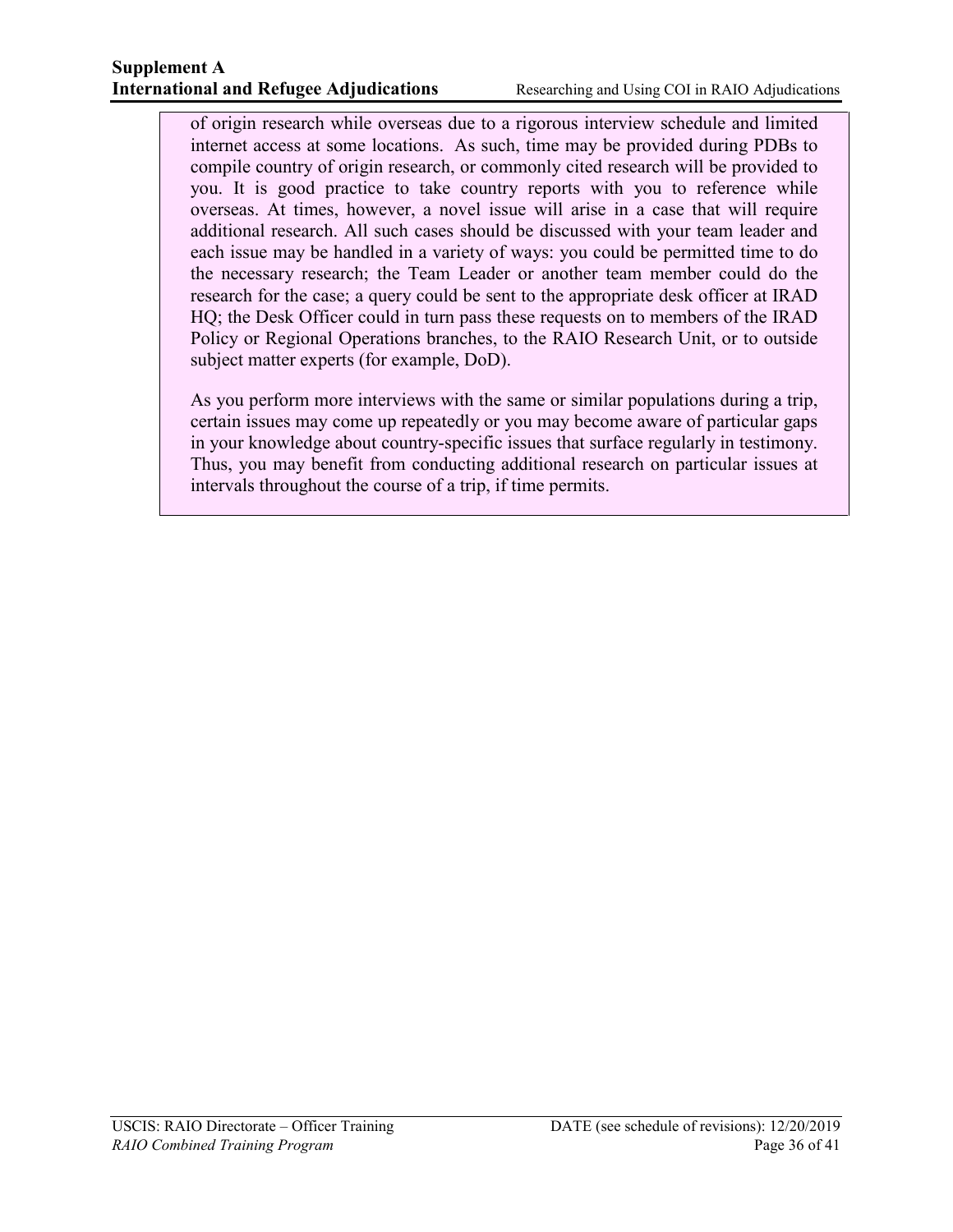#### <span id="page-36-1"></span>**SUPPLEMENT B – ASYLUM ADJUDICATIONS**

<span id="page-36-2"></span><span id="page-36-0"></span>The following information is specific to asylum adjudications. Information in each text box contains adjudication-specific procedures and guidelines related to the section from the Training Module referenced in the subheading of the supplement text box.

#### **REQUIRED READING**

None

#### **ADDITIONAL RESOURCES**

<span id="page-36-3"></span>None

## **SUPPLEMENTS**

#### <span id="page-36-4"></span>**[Asylum Adjudications](#page-8-0) Supplement – Introduction**

8 C.F.R. §208.1(b):

The Director of International Affairs shall also, in cooperation with the Department of State and other appropriate sources, compile and disseminate to asylum officers information concerning the persecution of persons in other countries on account of race, religion, nationality, membership in a particular social group, or political opinion, torture of persons in other countries, and other information relevant to asylum determinations, and shall maintain a documentation center with information on human rights conditions.

#### <span id="page-36-5"></span>**Asylum Adjudications Supplement – [Pre-Interview Preparation](#page-10-2)**

#### **When conducting an interview in a USCIS office with ready-access to Intranet and Internet sources**

In preparation for conducting an asylum interview, you should review the general government structure, basic political situation, and human rights conditions in the country from which the interviewee fled, or his or her country of last habitual residence. This can be done in a reasonable amount of time by referring to resources available on your desktop computer through the Intranet and the Internet,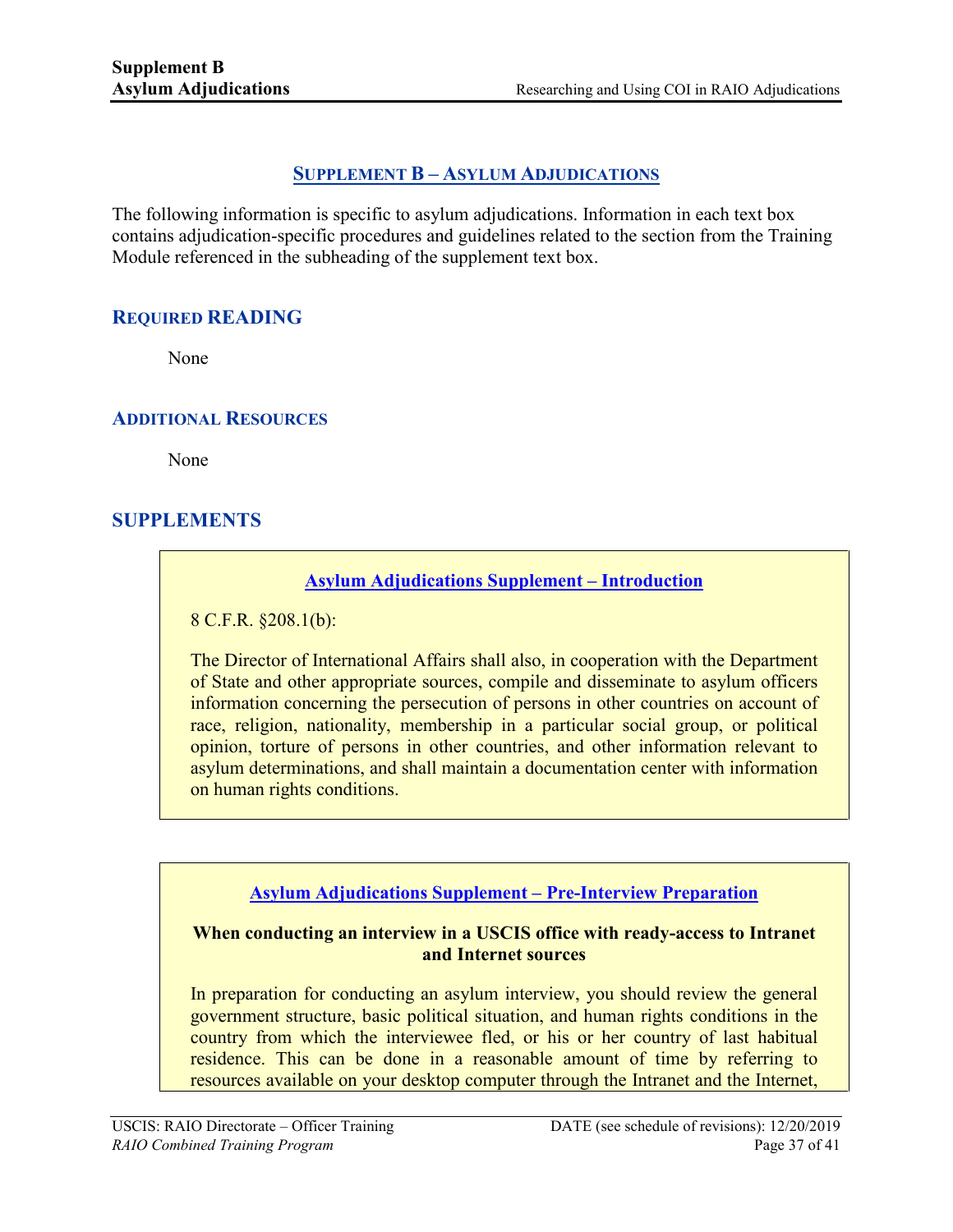as well as an in-house library. Materials gathered and prepared by the RAIO Research Unit, available through the Intranet and in each office's library, can assist in providing the necessary background information. You should develop and maintain an in-depth familiarity with the wide variety of sources so that you can consult the most relevant source in the short time available for pre-interview research.

You should keep in mind that there are some useful sources that may be found only in the local office library. Maintaining a familiarity with the contents of the local office library can enhance your range of useful sources.

If you are unfamiliar with a group to which the interviewee belongs, a word search on the Internet using a reliable search engine, such as Google or eCOI.net, or of Intranet sources, such as the RAIO Library, may provide basic information that will enable you to ask informed questions at the interview. Bear in mind, however, that information found on the Internet should be evaluated carefully for reliability. Information found on the Internet or via other electronic sources, such as the Intranet or databases, may be out-of-date. In addition, neither the Internet nor other electronic resources can contain information about every group in the world. The fact that a group is not found in the sources consulted does not mean that the group does not exist.

When conducting off-site interviews:

Prior to any circuit ride, you should review files or anticipated claims, when possible, to determine whether they contain claims involving a country or group with which you are unfamiliar. Because many off-site interview locations (such as detention facilities) will not be conducive to conducting country of origin research, you should prepare for these interviews while still in the Asylum Office, where information is accessible. It may be useful to conduct a search of electronic sources for events or groups relating to the claims, print the pertinent pages, and bring them along for the off-site interview. Copies of the annual reports on specific countries done by various human rights and government organizations can be accessed electronically and printed to take to an off-site interview.

#### <span id="page-37-0"></span>**[Asylum Adjudications](#page-18-0) Supplement – Citations**

When you rely upon COI directly to refute an interviewee's claim, you must cite at least two reliable sources.

#### **One-Year filing Deadline**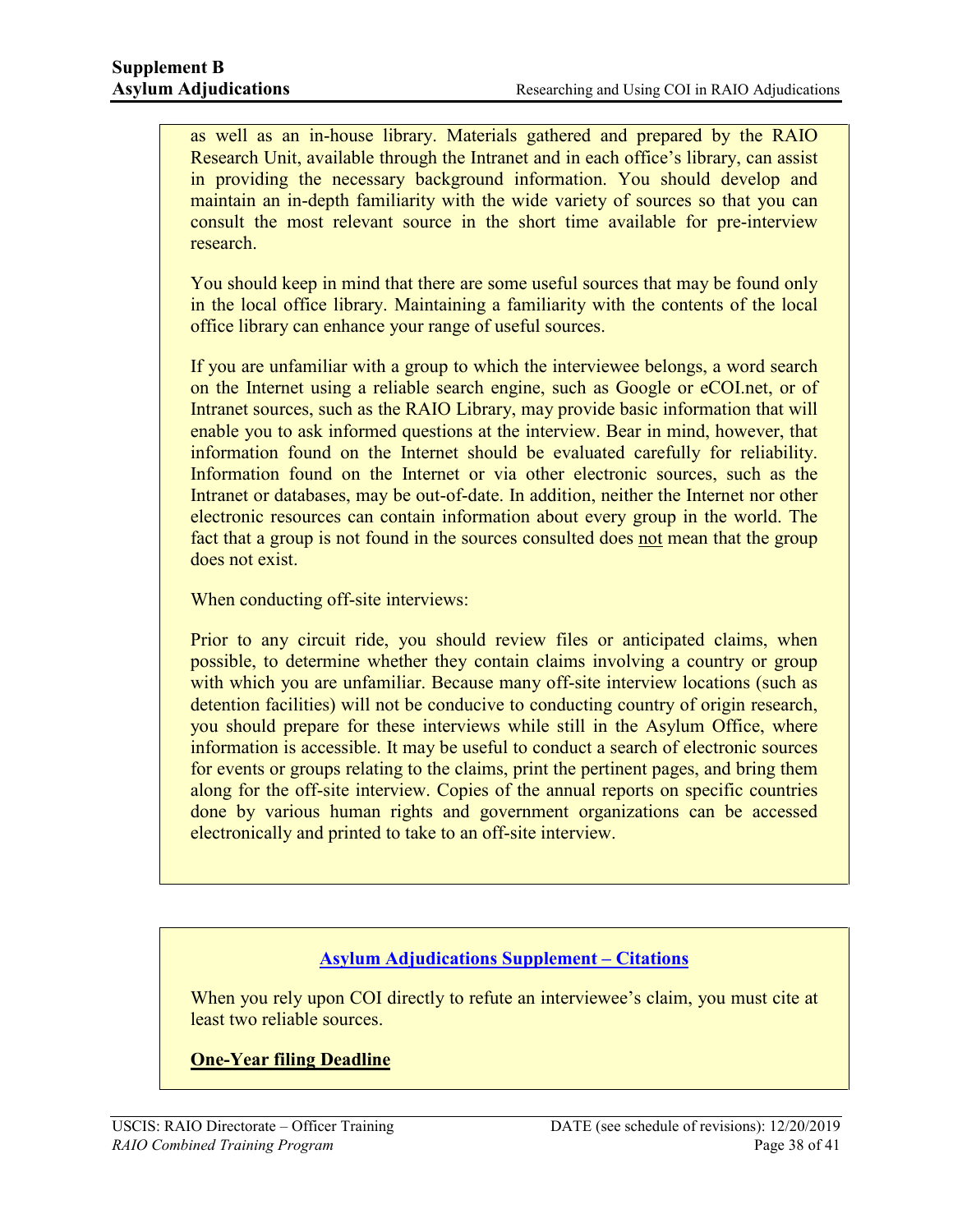Regardless of the filing date of an application, Asylum Officers are to give all applicants an asylum interview. This includes pre-interview familiarization with general country conditions and post-interview research of specific country conditions relevant to the applicant's situation, where applicable. See also Affirmative Asylum Procedures Manual (AAPM), Section III.P.2. b., November 2007.

When an applicant has established an exception to the one-year filing deadline, Asylum Officers must include a brief analysis of the one-year filing deadline issue in the assessment to grant or refer. The analysis should include the changed and/or extraordinary circumstances established and a finding that the applicant filed within a reasonable time given the circumstances. If the exception(s) established are based on country conditions, country reports must be cited.

The AAPM further instructs that other than for specified exceptions, "an assessment to refer based on the one-year filing deadline must reflect that the officer reviewed country conditions to confirm that there has been no change that materially affects the applicant's eligibility for asylum. When country conditions are relevant to the applicant's asylum eligibility, the assessment must contain at least two country conditions citations to support a finding that the applicant has not established an exception based on changed circumstances. The time period covered by the citations is determined on a case-by-case basis, but generally must cover the period beginning 24 months preceding the filing date, and ending on the date of the decision. It is preferable that the two citations be from different sources; however, they may be from the same issuing organization or agency if another source cannot be found. These guidelines have been developed as a minimum safeguard to document that, where required, country conditions have been examined for changed circumstances before an application is referred. Certain cases may require a broader review of country conditions or citations to more than two sources." See AAPM Section III. P.2.c.ii.b, Country Conditions Citations.

#### **Previous Denial of Asylum by EOIR**

In cases involving a previous denial of asylum by EOIR, where the established changed circumstances relate to country conditions, the Asylum Officer must cite to country conditions reports to support the finding. *See* AAPM, Section III.P.3.f.i.

*See also* Memorandum dated January 4, 2002: *Procedures for Implementing the One-Year Filing Deadline and Processing Cases Previously Denied by EOIR*, issued by Joe Langlois, Director, Asylum Division.

b. Summarize.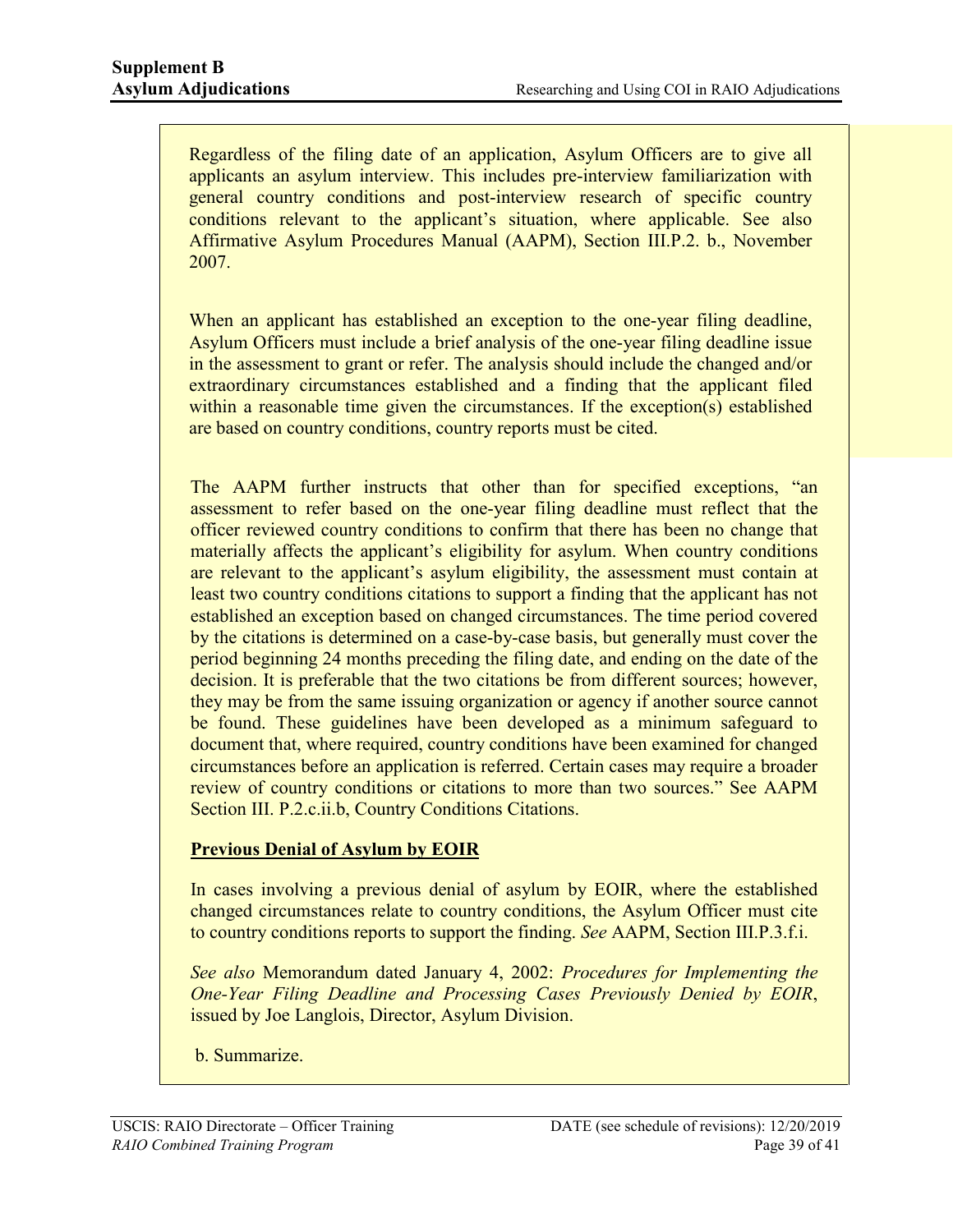It is not necessary to quote extensively from country of origin reports. A summary of the relevant information relied upon may suffice.

#### **Example**

Reliable reports indicate that the Egyptian government arrested, detained, and abused Internet bloggers. *See* United States Department of State, *Country Reports on Human Rights Practices - Egypt,* 11 March 2008, *available at:*  <https://www.refworld.org/docid/47d92c5216e.html> [accessed 14 March 2008].

Note: When using sources in electronic form, where cutting and pasting is available it may be quicker to pick an appropriate selection and quote it directly.

#### **Be accurate and complete**

The summary must accurately reflect the source quoted. Never use material selectively, take material out of context, distort the overall message of the source, or claim that the source says something that it does not say.

#### **Example**

A State Department report states that religious freedom is guaranteed by the constitution of country X. The report further states that in practice, violence against Jehovah's Witnesses is common and that the government does not punish perpetrators of such violence. It would be incorrect to make the following statements:

"According to the State Department, religious freedom is guaranteed under the laws of X. [cite]; therefore, it is not reasonable for the interviewee to fear she will be persecuted because she is a Jehovah's Witness."

#### **Ensure that information is current or chronologically-relevant**

Information relied upon should be current or chronologically-relevant to the events relayed by the interviewee. When citing to an annual human rights report, refer to the latest available edition, unless an earlier version is needed to corroborate past persecution or a specific historical incident.

#### **[Asylum Adjudications](#page-18-2) Supplement - RAIO Research Unit**

The following guidance on contacting the Research Unit is taken from The Asylum Affirmative Procedures Manual, Section II. M. 2, The Country of Origin (COI)